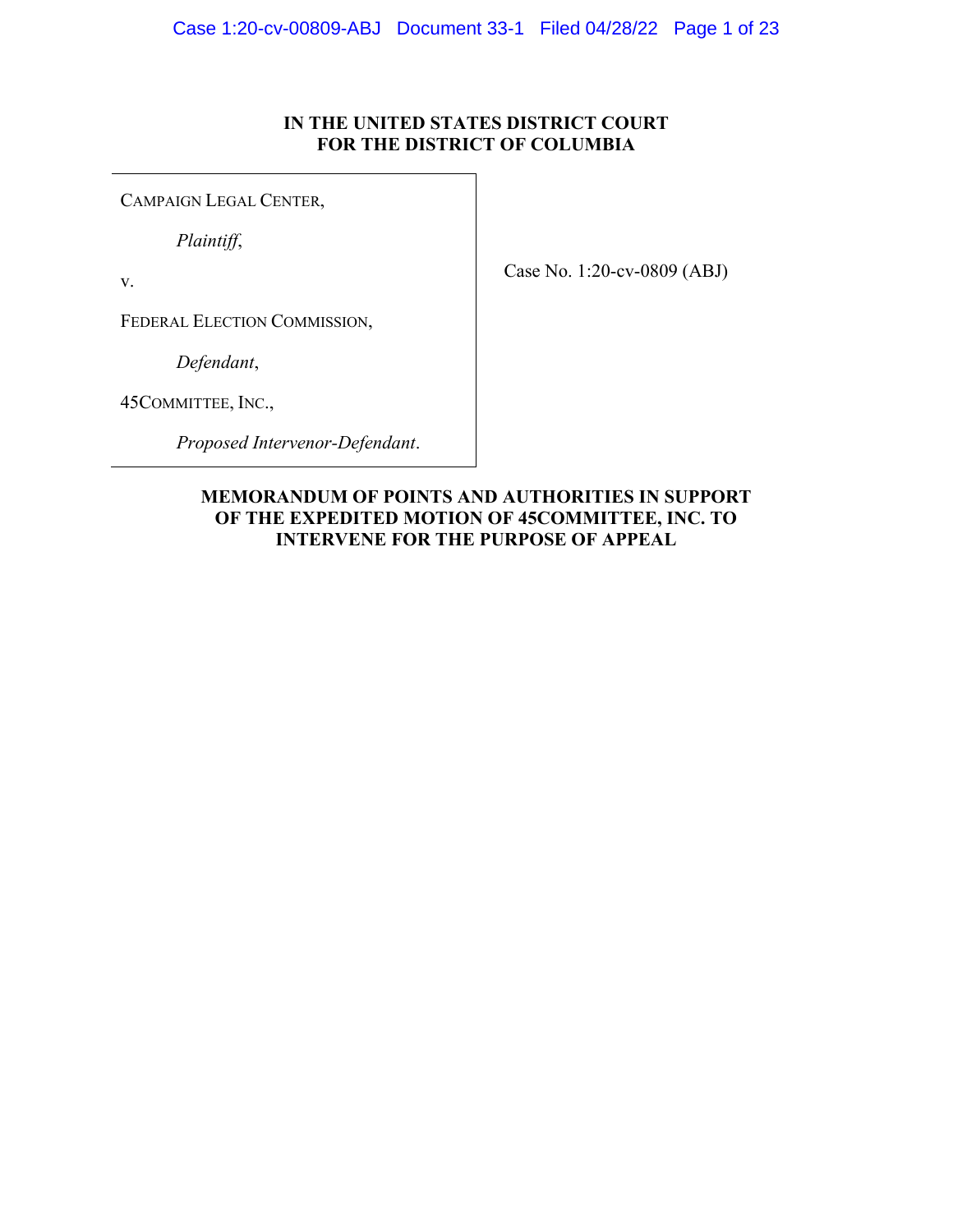## **TABLE OF CONTENTS**

## **Page**

| Ι.                                                                                     |
|----------------------------------------------------------------------------------------|
| A.                                                                                     |
| <b>B.</b>                                                                              |
| $\mathbf{C}$ .                                                                         |
| 45 Committee's interests would be impeded if it is not allowed to intervene 14<br>D.   |
| The FEC cannot adequately represent 45Committee's interests on appeal 15<br>Ε.         |
| Alternatively, the Court should grant 45 Committee discretionary intervention 17<br>П. |
|                                                                                        |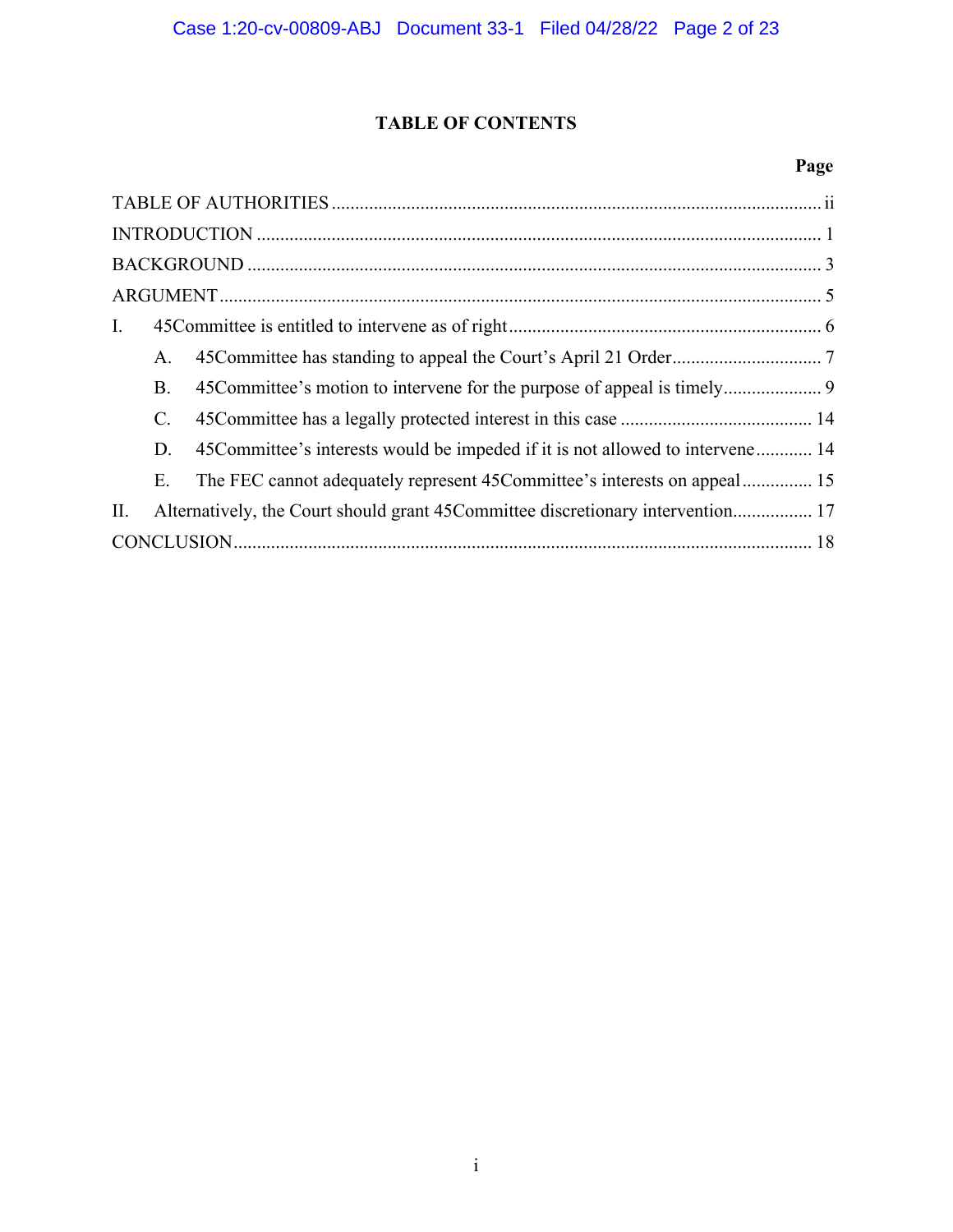## **TABLE OF AUTHORITIES**

# **Page(s)**

## **CASES**

| Acree v. Republic of Iraq,                                    |  |
|---------------------------------------------------------------|--|
| Allied Mech. Servs., Inc. v. NLRB,                            |  |
| Amarin Pharms. Ireland Ltd. v. FDA,                           |  |
| Aug v. Nat'l R.R. Passenger Corp.,                            |  |
| Cameron v. EMW Women's Surgical Ctr., P.S.C.,                 |  |
| CLC v. FEC,                                                   |  |
| Comcast Corp. v. FCC,                                         |  |
| Comm. on Judiciary of U.S. House of Representatives v. Miers, |  |
| Crossroads Grassroots Pol'y Strategies v. FEC,                |  |
| Dimond v. District of Columbia,                               |  |
| Forest Cnty. Potawatomi Cmty. v. United States,               |  |
| Fund for Animals, Inc. v. Norton,                             |  |
| Jones v. Prince George's Cnty.,                               |  |
| Karsner v. Lothian,                                           |  |
| Mansfield, Coldwater & Lake Mich. Ry. v. Swan,                |  |
| NAACP v. New York,                                            |  |
| Republic of Iraq v. Beaty,                                    |  |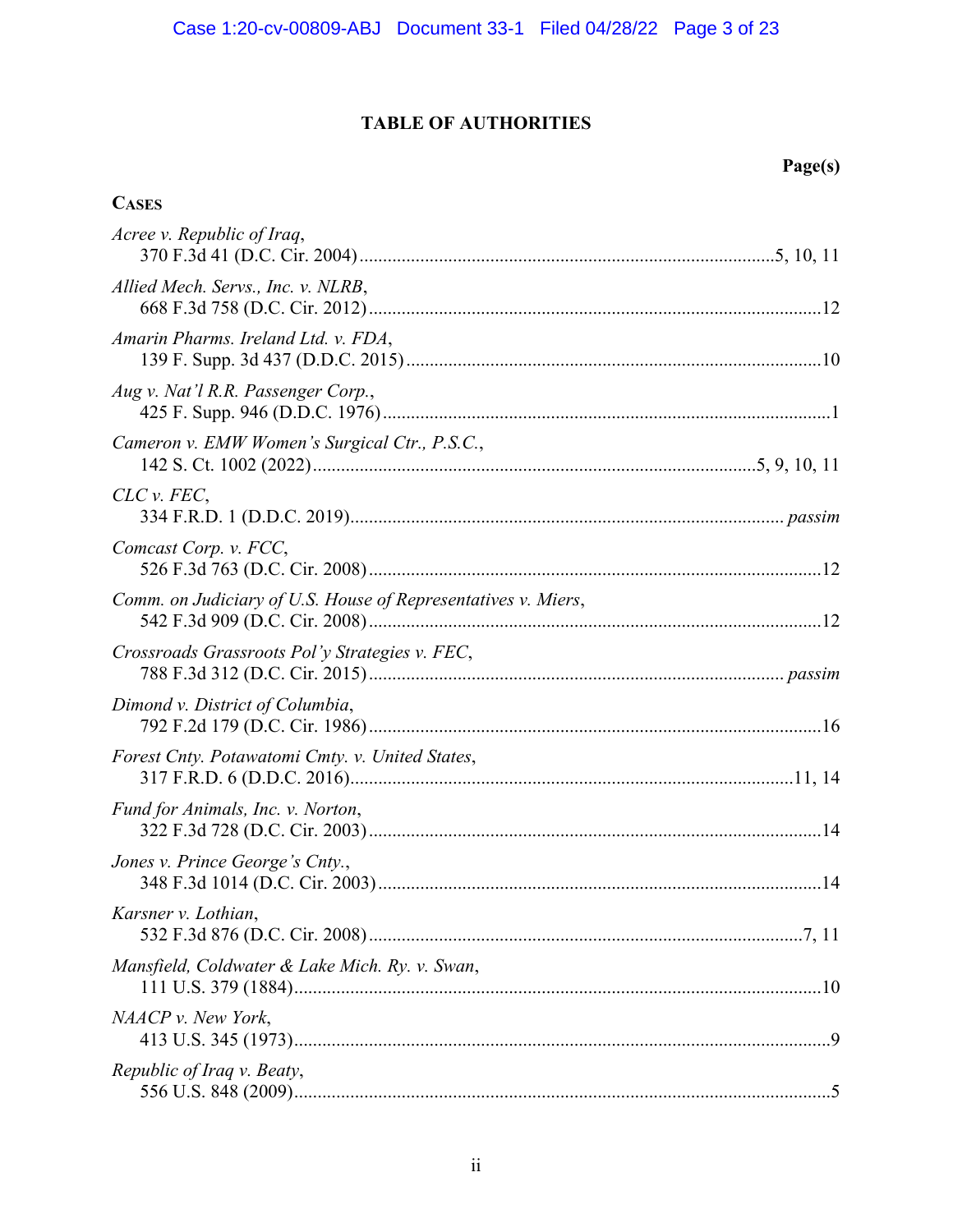## **TABLE OF AUTHORITIES**

(continued)

| <i>Smoke v. Norton,</i>                                                  |
|--------------------------------------------------------------------------|
| Swope v. DOJ,                                                            |
| United Airlines, Inc. v. McDonald,                                       |
| <b>STATUTES</b>                                                          |
|                                                                          |
|                                                                          |
| <b>OTHER AUTHORITIES</b>                                                 |
|                                                                          |
|                                                                          |
|                                                                          |
| Shane Goldmacher, <i>Democrats' Improbable New F.E.C. Strategy: More</i> |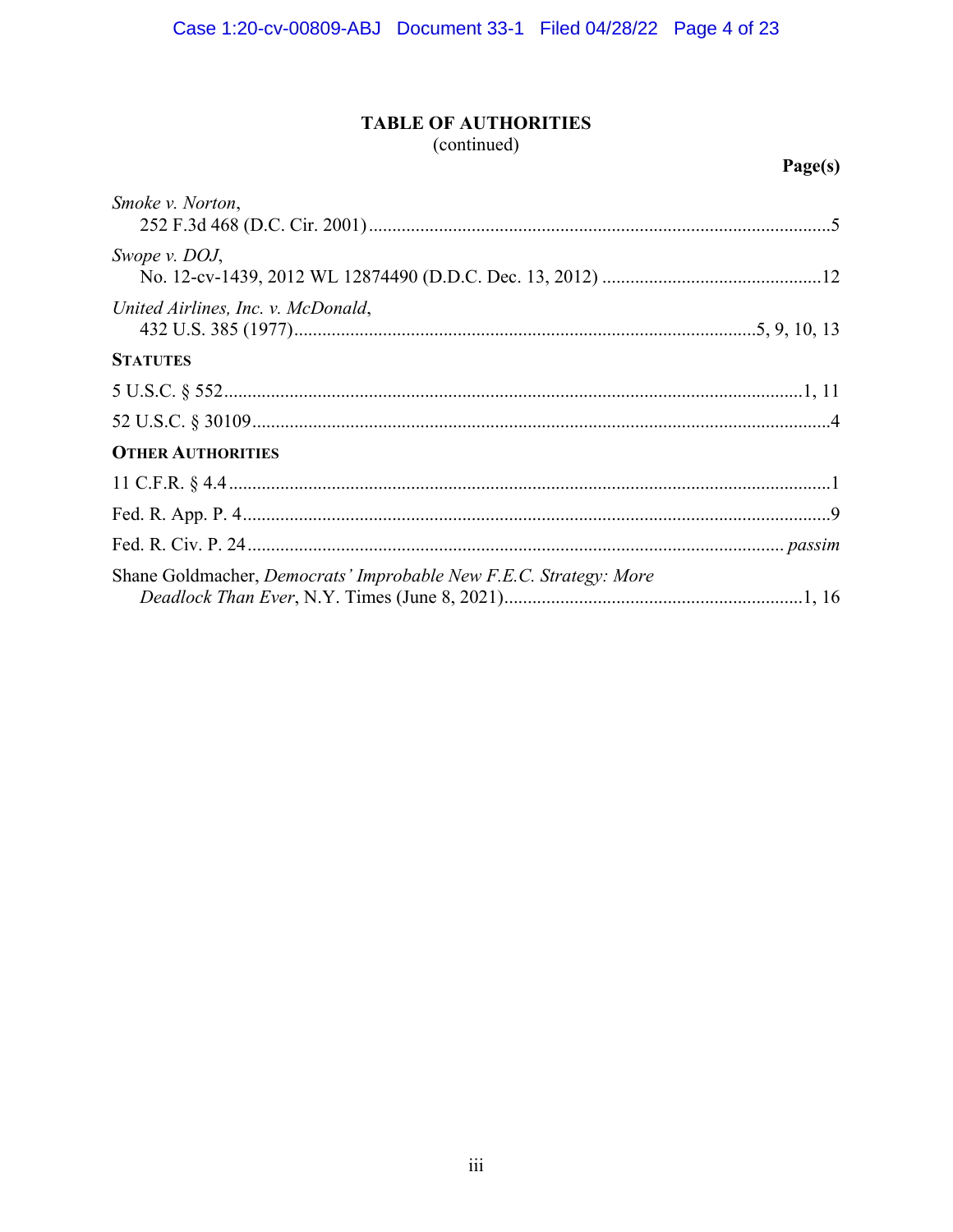### **INTRODUCTION**

For over a year, Defendant Federal Election Commission ("FEC") has concealed from the Court, Plaintiff Campaign Legal Center ("CLC"), and proposed intervenor-defendant 45Committee that the Commission voted on CLC's administrative complaint against 45Committee in 2022—and apparently reached a deadlocked vote preventing the bipartisan, six-member FEC from taking enforcement action against 45Committee. This Court never had an opportunity to review the Commission's voting records in this case because some commissioners are willfully obstructing disclosure of the Commission's action on the administrative complaint by failing to authorize release of the file in the otherwise terminated proceeding. *See* Shane Goldmacher, *Democrats' Improbable New F.E.C. Strategy: More Deadlock Than Ever*, N.Y. Times (June 8, 2021) ("Democrats are declining to formally close some cases after the Republicans vote against enforcement. That leaves investigations officially sealed in secrecy and legal limbo.").

In the face of this gamesmanship, 45Committee requested those voting records through the Freedom of Information Act ("FOIA"), but the FEC inexplicably withheld some of those records and heavily redacted others, even though FOIA itself requires agencies to "make available for public inspection a record of the final votes of each member in every agency proceeding" and "final opinions." 5 U.S.C.  $\S 552(a)(5)$ ,  $(a)(2)(A)$ ; 11 C.F.R.  $\S 4.4(a)(3)$  (requiring the FEC to make available for public inspection "[o]pinions of Commissioners rendered in enforcement cases"); *Aug v. Nat'l R.R. Passenger Corp.*, 425 F. Supp. 946, 950–51 (D.D.C. 1976) (rejecting claim that votes, and any explanations of those votes, are subject to FOIA Exemption 5).

In its April 21, 2022 order, Dkt. No. 32 ("April 21 Order"), the Court believed it would be speculating about what the unredacted voting records might show, but a FOIA lawsuit seeking the disclosure of those records is now pending before this Court. *45Committee, Inc. v. FEC*, No. 22 cv-00502 (D.D.C. Feb. 25, 2022). If the unredacted voting records show that the Commission has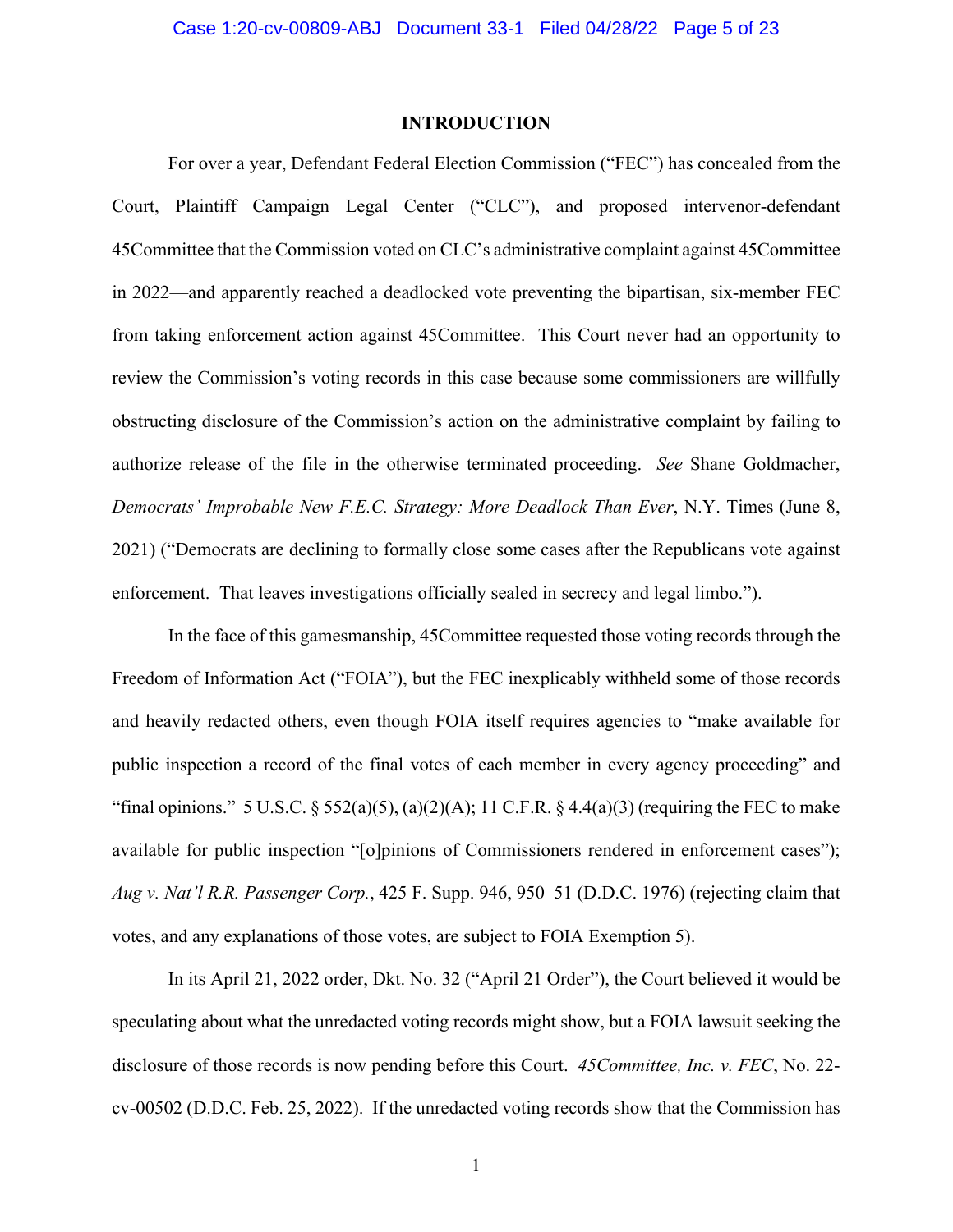#### Case 1:20-cv-00809-ABJ Document 33-1 Filed 04/28/22 Page 6 of 23

already taken action on CLC's administrative complaint, as 45Committee believes, then this lawsuit was moot at the time the Court issued the April 21 Order—and CLC should not have been authorized to file a direct lawsuit against 45Committee, which is also now pending before this Court. Under the Federal Election Campaign Act ("FECA"), CLC's remedy is to sue the FEC (again), not 45Committee, to challenge the FEC's action on the administrative complaint.

 45Committee now seeks to intervene for the purpose of appealing the Court's subject matter jurisdiction to issue the April 21 Order authorizing CLC's direct lawsuit against 45Committee. The Supreme Court and the D.C. Circuit have expressly authorized intervention for the purpose of appeal when a party chooses not to appeal—particularly where, as here, the intervenor intends to challenge the district court's subject matter jurisdiction to issue the order on appeal. 45Committee asked the FEC whether it will appeal, but the FEC has not provided any assurance that the agency will appeal—and it almost certainly will not, given the ongoing gamesmanship at the agency.

 Moreover, 45Committee is moving to intervene promptly—one week after the Court entered the April 21 Order, three days after CLC notified 45Committee that it had filed a direct lawsuit against 45Committee, one day after CLC served the summons and complaint, the same day that the FEC failed to provide assurance that it would appeal the April 21 Order, and well within the 60-day deadline to file a notice of appeal. CLC will not be prejudiced by 45Committee's intervention for the purpose of appeal because CLC has already received the relief it requested from this Court—authorization to file its direct lawsuit against 45Committee. The only reason to deny intervention would be to block the D.C. Circuit from reviewing the Court's subject matter jurisdiction to issue the April 21 Order—a maneuver that the D.C. Circuit has criticized. The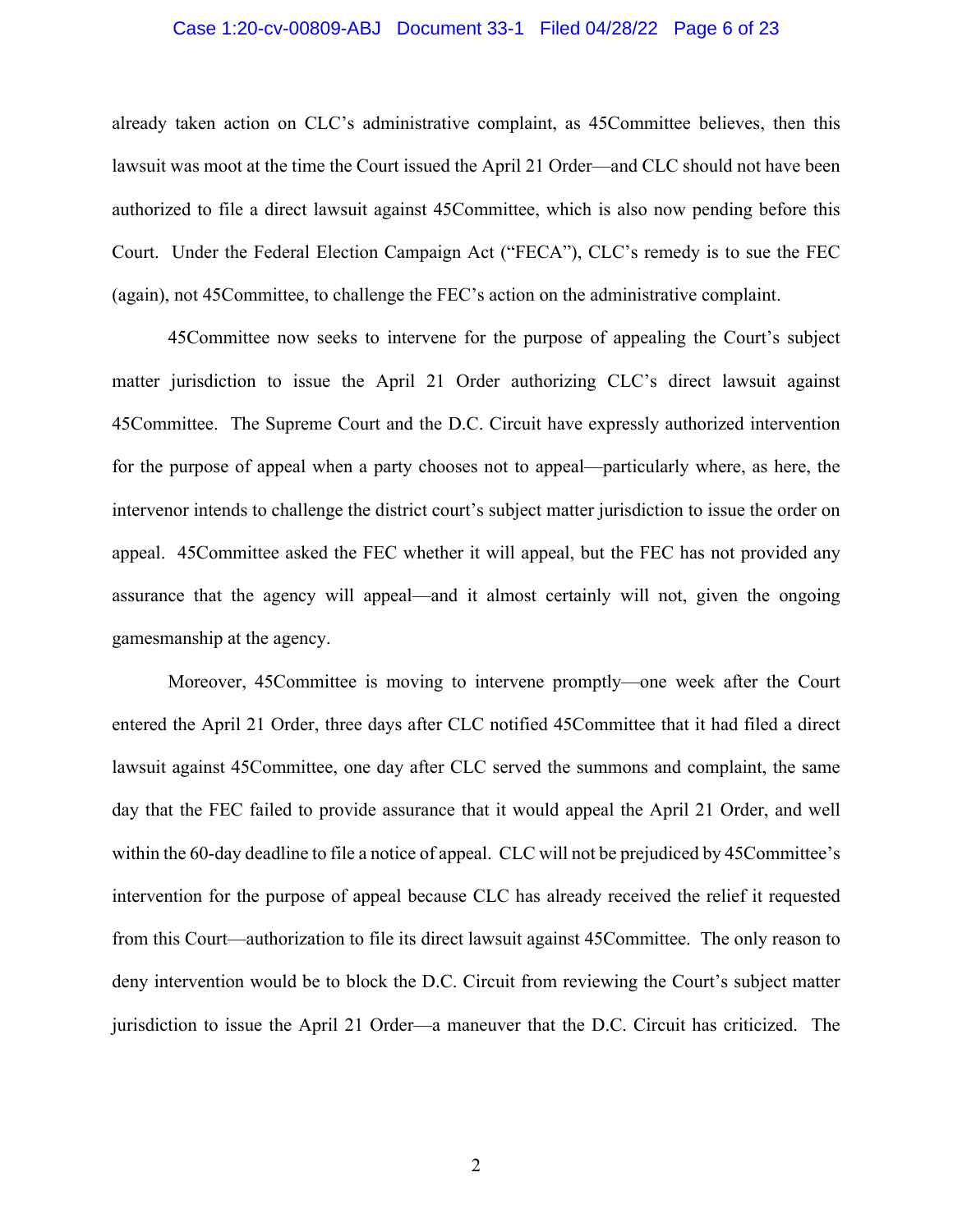Court should allow the D.C. Circuit to assess this Court's subject matter jurisdiction to issue the April 21 Order with the benefit of the unredacted voting records that were unavailable to this Court.

#### **BACKGROUND**

This case arises from the Commission's alleged failure to act on an administrative complaint that CLC filed with the FEC in 2018. 45Committee, an independent, social welfare organization tax exempt under section  $501(c)(4)$  of the Internal Revenue Code, is the respondent to that administrative complaint. The FEC designated the matter as Matter Under Review 7486 ("MUR 7486"). CLC filed this lawsuit against the FEC in March 2020 alleging that the FEC had failed to act on the administrative complaint in MUR 7486, Compl., Dkt. No. 1, and later asked the Court for authorization to file a lawsuit against 45Committee alleging violations of FECA.

On November 8, 2021, the Court issued an order granting Plaintiff's motion for a default judgment that required the Commission "to act on the administrative complaint" in MUR 7486 within 30 days of the order. Dkt. No. 25. Thirty days passed without any notification of action from the FEC, which has failed to enter an appearance in this case. CLC then filed a Motion for Order Declaring Defendant Has Failed to Conform with the Court's November 8 order, asserting that the FEC has not "provided any evidence that it has acted on the administrative complaint." Pl's Mot. For Order Declaring Failure to Conform to Default J., Dkt. No. 26, at 2.

Since then, multiple revelations have shown that the FEC apparently did take action on the underlying administrative complaint. Through FOIA, 45Committee requested from the FEC "[a]ny vote certifications reflecting votes taken by the [FEC] on … MUR 7486" and "[a]ny Statements of Reasons or other Commissioner opinions concerning … MUR 7486." 45Committee Amicus Br. 4, Dkt. No. 31; *see* Amicus Br. Ex. 1, Dkt. No. 31-1. On January 5, 2022, the FEC responded to that request by expressly acknowledging the existence of documents responsive to the request—indicating that votes have been held on CLC's administrative complaint and that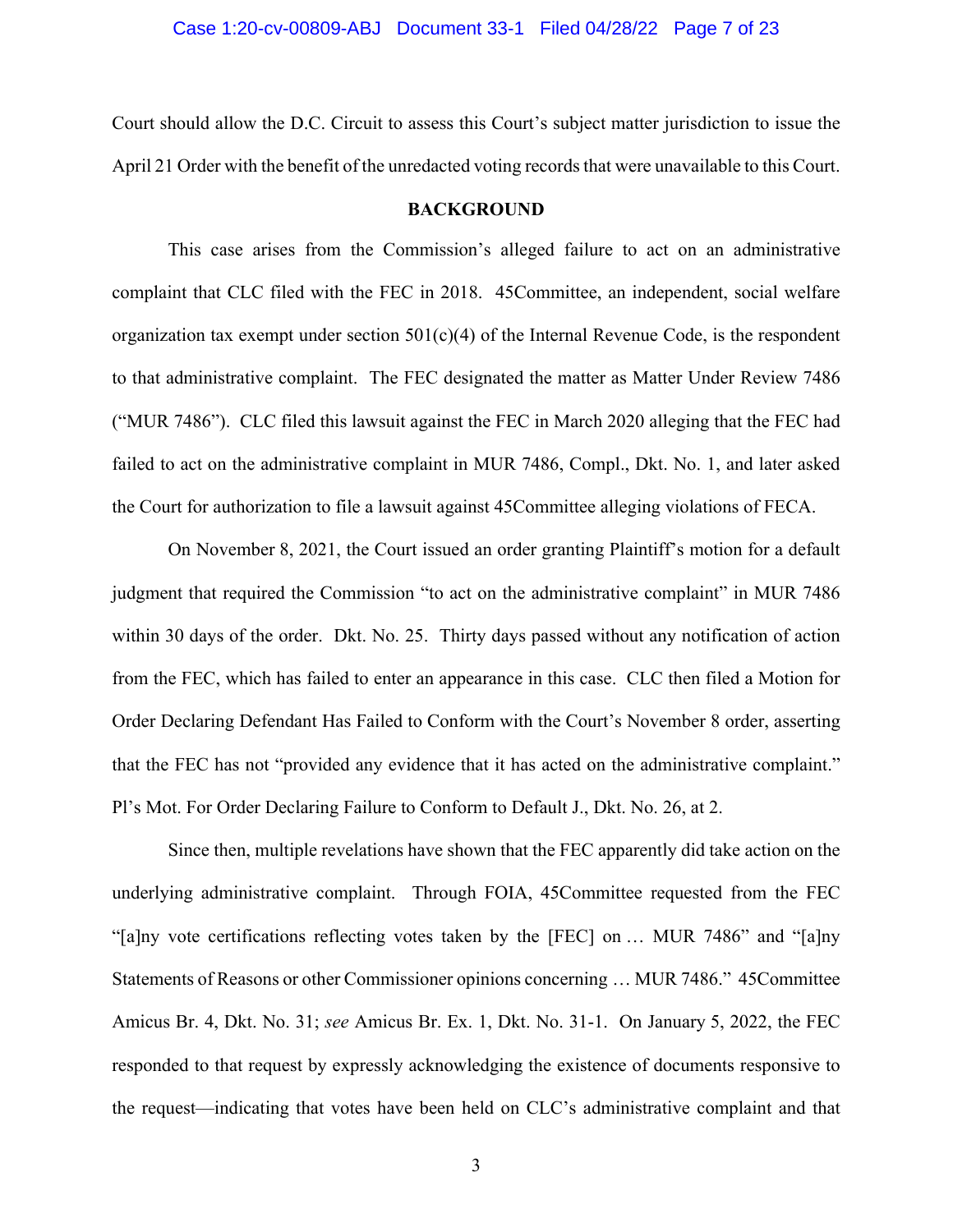#### Case 1:20-cv-00809-ABJ Document 33-1 Filed 04/28/22 Page 8 of 23

Statements of Reasons explaining such votes may be in the record. Amicus Br. 3–5. In particular, the FEC produced an amended vote certification that, although heavily redacted, reflects that the Commission met and considered the complaint and cast formal votes on June 23, 2020—and apparently voted to dismiss the complaint, as there has been no further enforcement. Amicus Br. Ex. 2. 45Committee filed an administrative appeal because the FEC had heavily redacted the voting records and withheld five other pages in full.

When the FEC denied the administrative appeal, 45Commitee filed a FOIA lawsuit against the FEC on February 25, 2022. Compl., *45Committee, Inc.*, No. 22-cv-00502 (D.D.C. Feb. 25, 2022), Dkt. No. 1. That case is related to this one. The FEC has inexplicably appeared to defend the FOIA case, even though it did not enter an appearance to defend this case. Notably, in its answer, the FEC "admit[ted] that the Commission has taken previous votes on the administrative complaint against 45Committee as is evident despite the redactions from the certification of actions taken on June 23, 2020 …." FEC Answer ¶ 2, *45Committee, Inc.*, No. 22-cv-00502 (D.D.C. Mar. 31, 2022), Dkt. No. 12 (attached as Exhibit 1). The Court ordered the FEC to justify its withholding of the voting records in a dispositive motion or, in the alternative, file a report setting forth the schedule for the completion of its production of documents to 45Committee by May 3, 2022. Minute Order, *45Committee, Inc.*, No. 22-cv-00502 (D.D.C. Apr. 5, 2022).

Nevertheless, on April 21, 2022, this Court granted Plaintiff's Motion, Dkt. No. 32 ("April 21 Order"), reasoning that the produced documents did not necessarily show that action was taken on the underlying administrative complaint. April 21 Order 4–6. The Court also authorized CLC to "bring an action to enforce the FECA against the alleged violator pursuant to 52 U.S.C. § 30109(a)(8)(C)." *Id*. at 6. The next day, Plaintiff filed suit against 45Committee directly. *See* Compl., *CLC v. 45Committee, Inc.*, No 22-cv-01115 (D.D.C. Apr. 22, 2022), Dkt. No. 1. On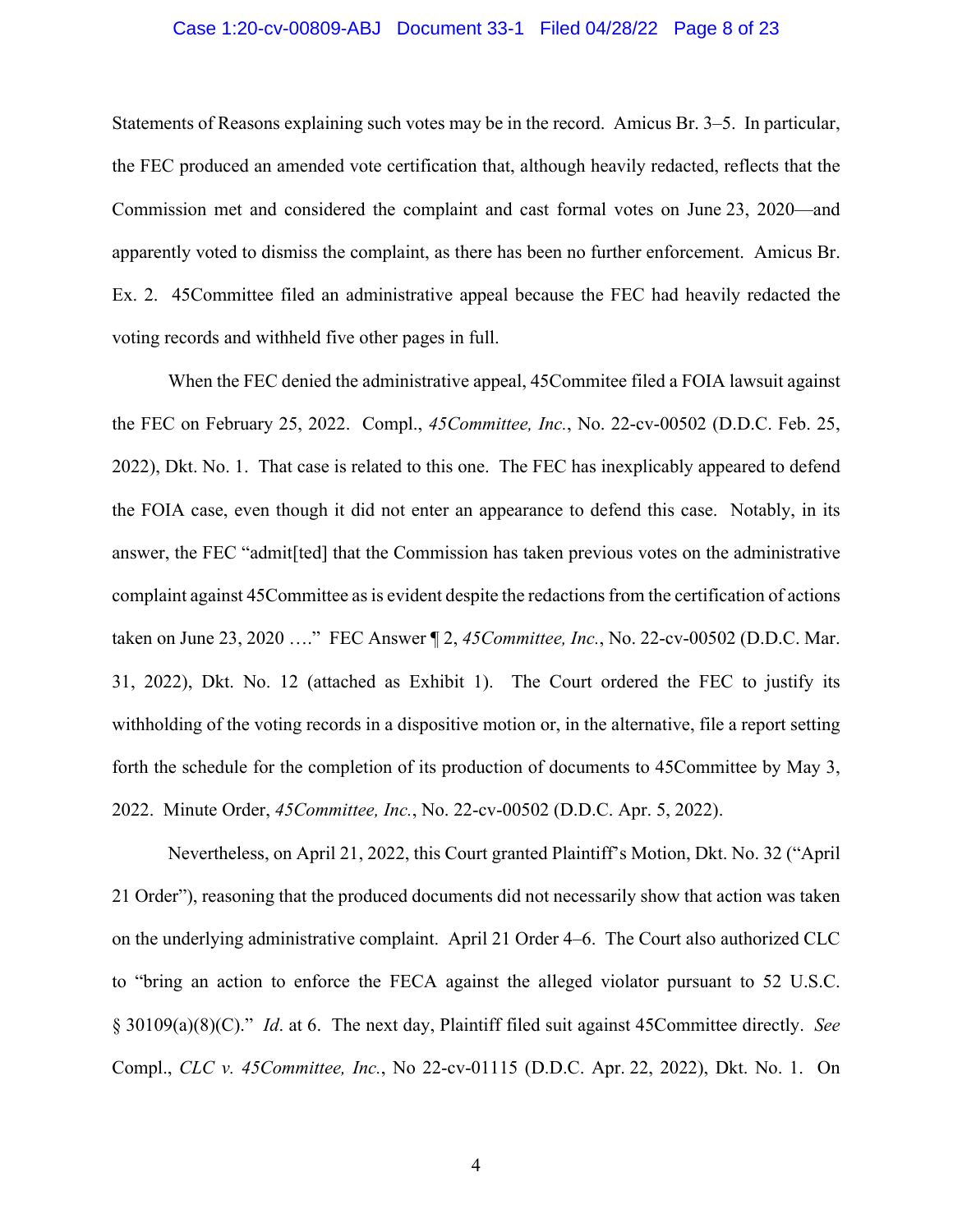#### Case 1:20-cv-00809-ABJ Document 33-1 Filed 04/28/22 Page 9 of 23

April 25, 2022, counsel for CLC notified undersigned counsel of the new suit by email. *See* Exhibit 2, attached. CLC completed service of the summons and complaint on April 27, 2022. *See* Exhibit 3, attached.

45Committee now seeks to intervene for the purpose of appealing the Court's subject matter jurisdiction to issue the April 21 Order. If granted party status, 45Committee intends to argue on appeal that the FEC's voting records show that the Commission has acted on CLC's administrative complaint in compliance with the Court's November 8 order, thereby rendering this case moot and precluding this Court's subject matter jurisdiction over this case and the direct lawsuit that CLC filed against 45Committee.

#### **ARGUMENT**

45Committee is entitled to intervene as a matter of right in this case for the purpose of appealing the Court's subject matter jurisdiction to issue the April 21 order. Although postjudgment intervention is rare, the Supreme Court and D.C. Circuit expressly allow post-judgment intervention for the purpose of appeal. *Cameron v. EMW Women's Surgical Ctr., P.S.C.*, 142 S. Ct. 1002, 1012 (2022); *United Airlines, Inc. v. McDonald*, 432 U.S. 385, 394 (1977); *Smoke v. Norton*, 252 F.3d 468, 470 (D.C. Cir. 2001). Indeed, the D.C. Circuit has held that post-judgment intervention for the purpose of appeal is appropriate where, as here, the proposed intervenor seeks to appeal the district court's subject matter jurisdiction to issue the order on appeal. *Acree v. Republic of Iraq*, 370 F.3d 41, 49 (D.C. Cir. 2004), *abrogated on other grounds by Republic of Iraq v. Beaty*, 556 U.S. 848 (2009).

The D.C. Circuit and courts in this District have also allowed intervention in cases challenging the Commission's treatment of a plaintiff's administrative complaint against a proposed intervenor-defendant. In particular, this case is controlled by the D.C. Circuit's decision in *Crossroads Grassroots Policy Strategies v. FEC*, which reversed a district court decision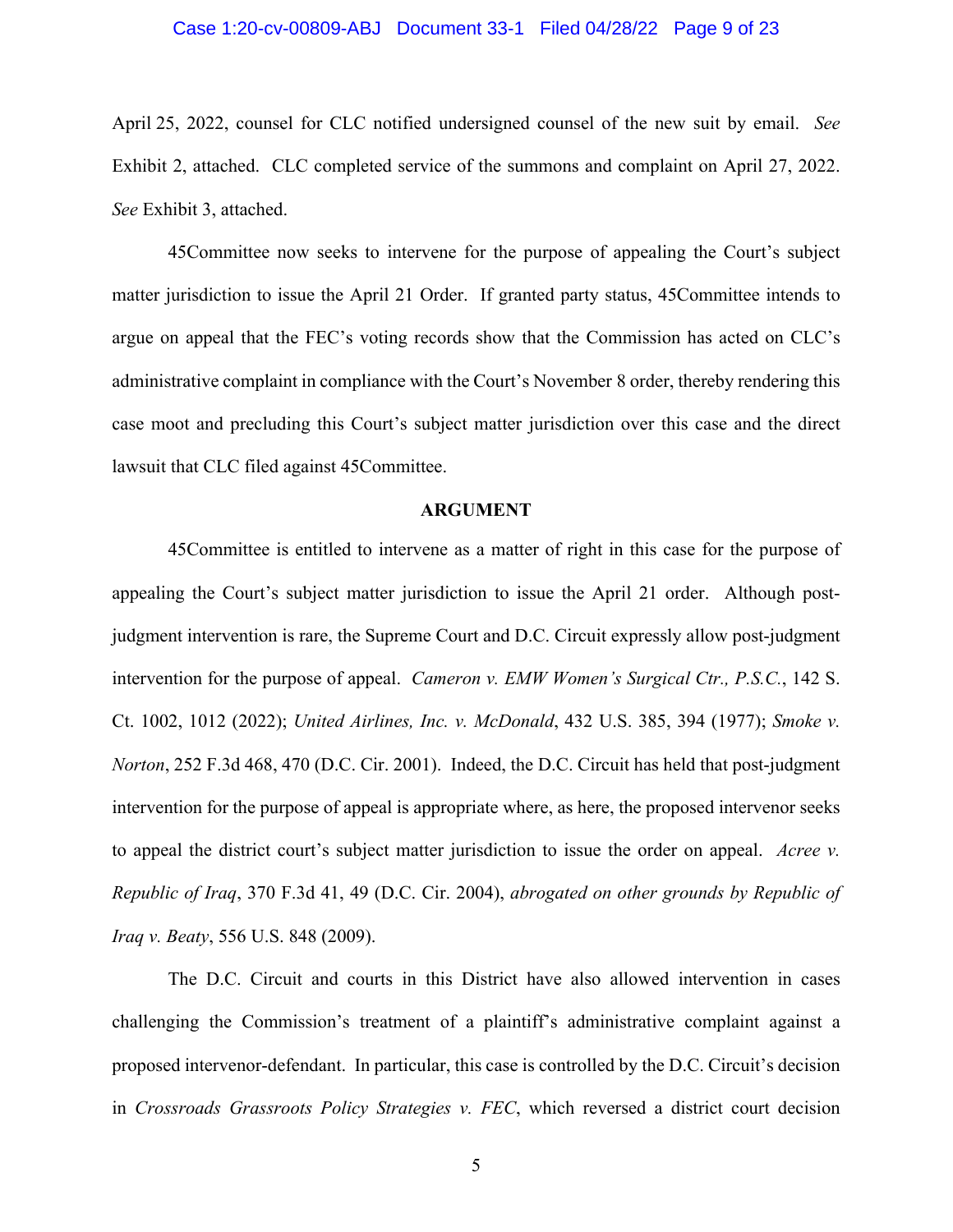#### Case 1:20-cv-00809-ABJ Document 33-1 Filed 04/28/22 Page 10 of 23

denying intervention of a proposed intervenor against whom an administrative complaint had been dismissed by the FEC. 788 F.3d 312, 316 (D.C. Cir. 2015). This case is also analogous to Judge Boasberg's decision in *CLC v. FEC*, 334 F.R.D. 1 (D.D.C. 2019), which permitted intervention where this case's Plaintiff similarly sought to take advantage of the FEC's default. As in *Crossroads* and *CLC*, the proposed intervenor in this case, 45Committee, meets all the criteria to intervene as of right because it has standing, its motion to intervene was timely filed after the Court issued the April 21 Order authorizing CLC's direct lawsuit against 45Committee, its interests are directly at stake and would be impaired by its inability to appeal the April 21 Order, and the FEC cannot adequately represent 45Committee's interests.

In the alternative, 45Committee also meets the criteria for permissive intervention. 45Committee respectfully requests that the Court exercise its discretion to allow 45Committee to intervene for the purpose of appealing the Court's subject matter jurisdiction to issue the April 21 Order authorizing CLC's direct lawsuit against 45Committee. CLC will not be prejudiced by 45Committee's intervention for the purpose of appeal because proceedings have already concluded in this Court, and CLC has already filed its direct lawsuit against 45Committee. Any slight prejudice to CLC from having to defend against 45Committee's appeal is insignificant compared to the likelihood that this Court authorized CLC to file a direct lawsuit against 45Committee without subject matter jurisdiction.

#### **I. 45Committee is entitled to intervene as of right.**

45Committee has the right to intervene to defend its interests on appeal because the Court's April 21 Order recently authorized (and CLC has now filed) a direct lawsuit against 45Committee alleging violations of FECA. Under Federal Rule of Civil Procedure 24(a), "[o]n timely motion, the court must permit anyone to intervene who … claims an interest relating to the property or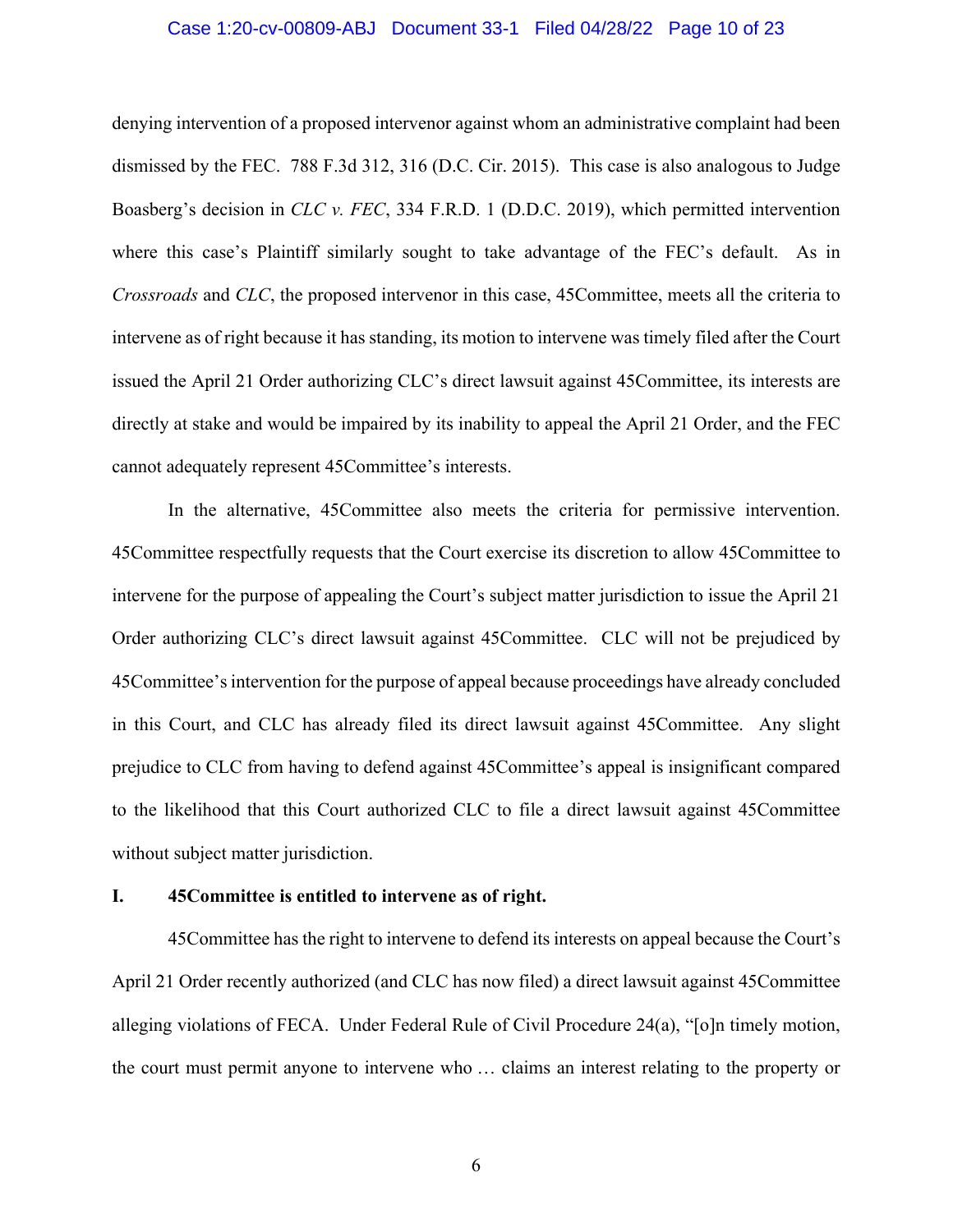#### Case 1:20-cv-00809-ABJ Document 33-1 Filed 04/28/22 Page 11 of 23

transaction that is the subject of the action, and is so situated that disposing of the action may as a practical matter impair or impede the movant's ability to protect its interest, unless existing parties adequately represent that interest." This means that a proposed intervenor must satisfy four requirements: "(1) the application to intervene must be timely; (2) the applicant must demonstrate a legally protected interest in the action; (3) the action must threaten to impair that interest; and (4) no party to the action can be an adequate representative of the applicant's interests." *Karsner v. Lothian*, 532 F.3d 876, 885 (D.C. Cir. 2008). Further, a proposed intervenor-defendant must establish that it has Article III (though not prudential) standing. *Crossroads*, 788 F. 3d at 316, 319–20. Because 45Committee satisfies each of these requirements, there is "no problem with the intervenor[] replacing the FEC" for the purpose of appellate litigation. *CLC*, 334 F.R.D. at 7.

#### **A. 45Committee has standing to appeal the Court's April 21 Order.**

A party seeking to intervene as a defendant must satisfy the same standing inquiry as would a plaintiff in any other case: "injury in fact, causation, and redressability." *Crossroads*, 788 F.3d at 316. Addressing the proposed intervention of a defendant in a similar case challenging Commission action, the D.C. Circuit reasoned that the standing inquiry hinged on the presence of injury in fact: if the party against whom plaintiff filed an underlying administrative complaint could prove injury, then it could also establish causation and redressability. *Id.* And in that case the proposed intervenor proved injury because if the plaintiff there prevailed in its action against the Commission, the proposed intervenor would be in "the position of a respondent subject to enforcement proceedings." *Id.* at 317.

45Committee has a significant and direct interest in the FEC's purported failure to act on CLC's administrative complaint because the FEC's inaction shields 45Committee from administrative enforcement and liability under FECA. The same would be true if the FEC's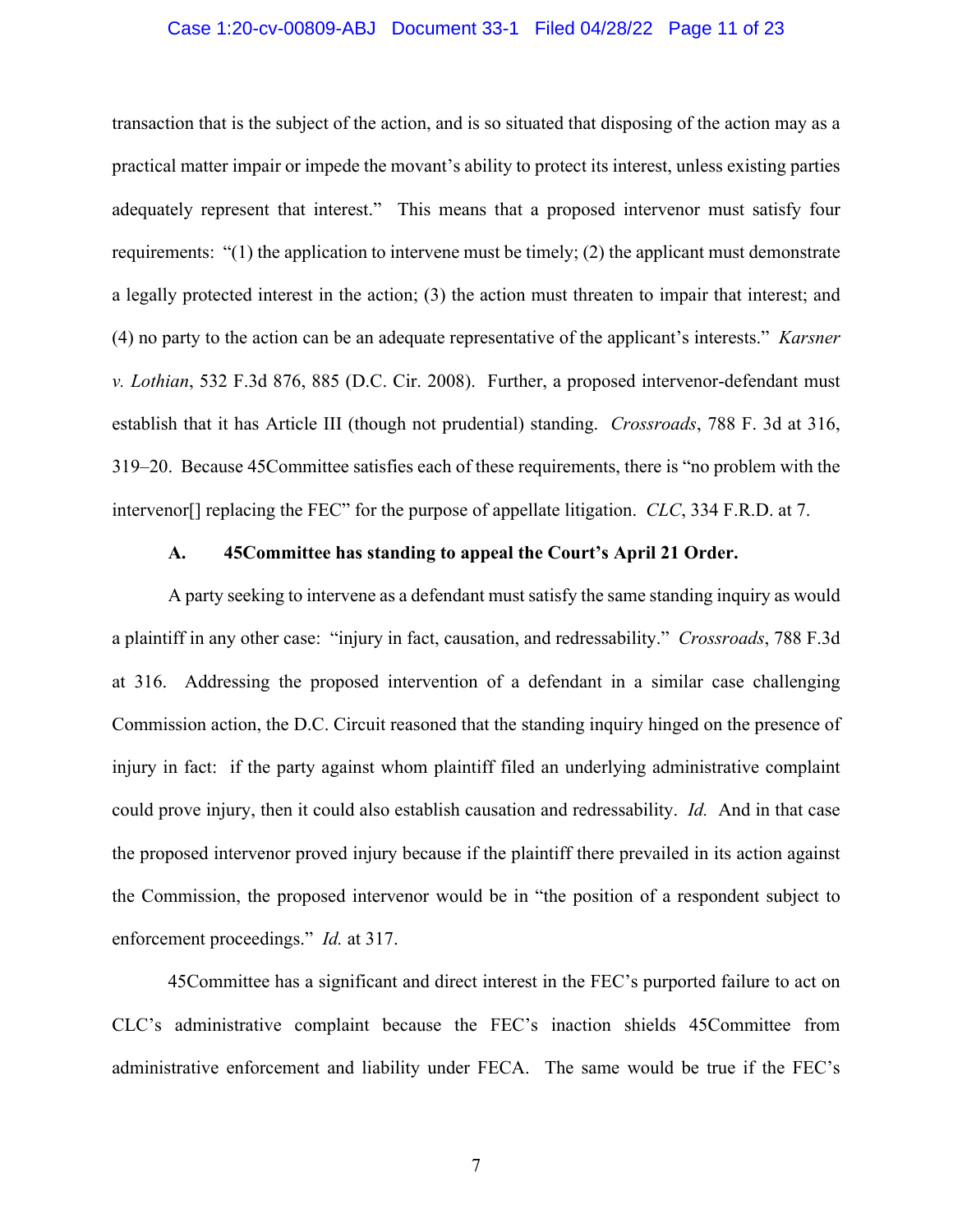#### Case 1:20-cv-00809-ABJ Document 33-1 Filed 04/28/22 Page 12 of 23

unredacted voting records show that the FEC has in fact acted on the complaint with a deadlocked vote because four Commissioners did not vote to take enforcement action against 45Committee. The D.C. Circuit has "generally found a sufficient injury in fact where"—as here—"a party benefits from agency action, the action is then challenged in court, and an unfavorable decision would remove the party's benefit." *Id.* at 317–18; *see id.* at 319 (Proposed defendant-intervenor had "a concrete stake in the favorable agency action currently in place."). Here, the threatened loss of that favorable action constitutes a concrete and imminent injury sufficient to establish standing. *Id.* at 319; *see CLC*, 334 F.R.D. at 4–5 (finding loss of beneficial decision that "would subject [intervenor] to the possibility of future liability" demonstrated injury in fact).

*Crossroads* is controlling here. Here, as in *Crossroads*, the Commission was not administratively prosecuting a proposed intervenor-defendant for alleged violations of FECA. In both cases, a lawsuit sought to force such a prosecution. Here, as in *Crossroads*, the Plaintiff seeks "potential direct regulation of" 45Committee under FECA. 788 F.3d at 318. Accordingly, just like the intervenor in *Crossroads*, 45Committee "has a significant and direct interest in the favorable action [lack of administrative prosecution for an alleged violation of FECA] shielding it from further litigation and liability." *Id.* The "'threatened loss' of that favorable action constitutes a 'concrete and imminent injury.'" *Id.*

45Committee's injury is even clearer here because CLC has already filed a direct lawsuit against 45Committee pursuant to this Court's April 21 Order. Being "exposed to civil liability via private lawsuit . . . would be a significant injury in fact." *Id.* Until the Court issued the April 21 Order, 45Committee "face[d] no exposure to" civil liability because the FEC had not acted on the administrative complaint (or the FEC had reached a deadlocked vote). *Id.* at 316. But the Court's April 21 Order allows CLC to "pursu[e] the same grievance against" 45Committee in a direct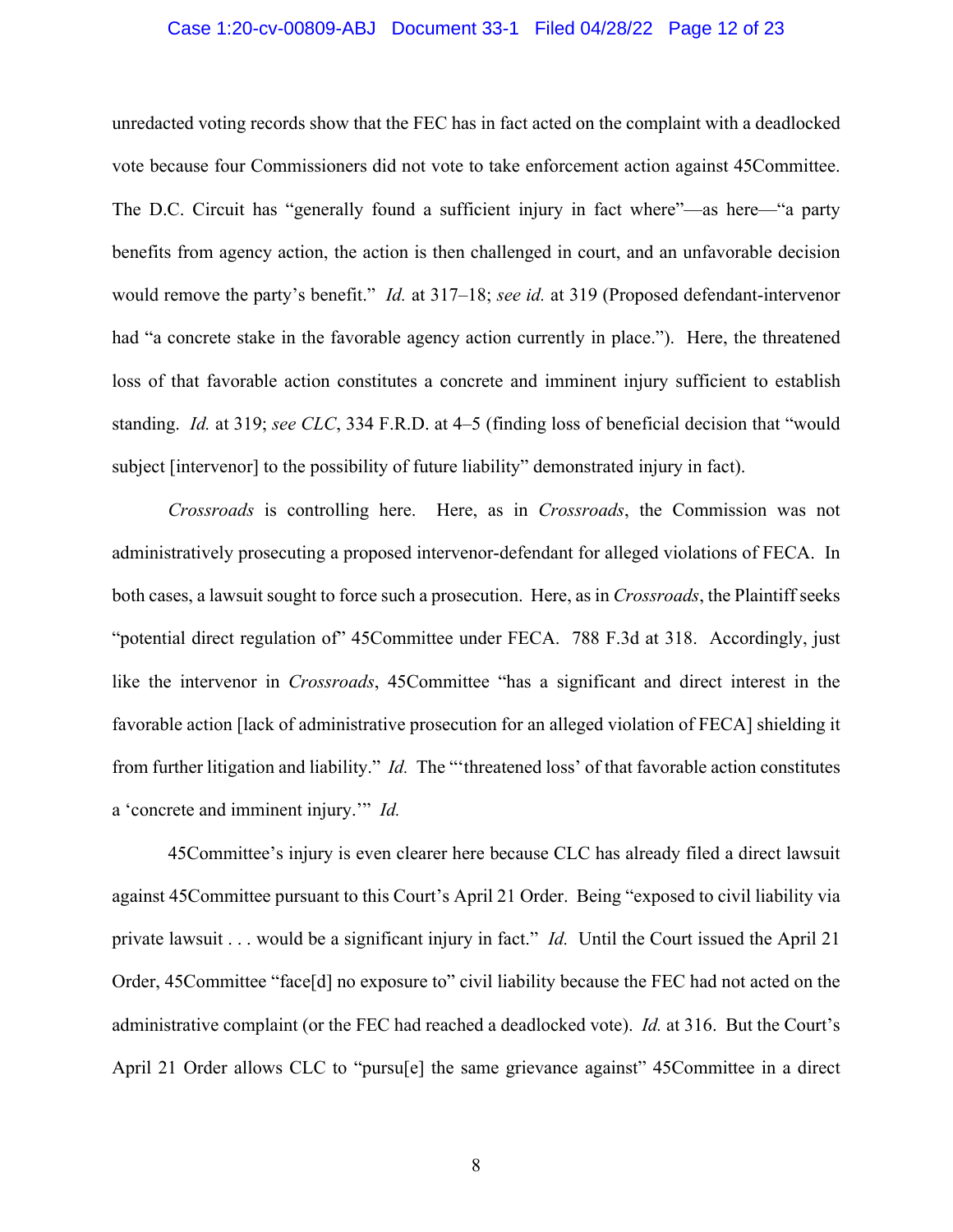lawsuit. *Id.* at 317. "[S]hould [CLC's] suit succeed" against 45Committee, *id.* at 316, 45Committee would have to register as a political committee with the FEC and disclose its contributors. If the D.C. Circuit reverses the Court's April 21 Order authorizing a direct lawsuit against 45Committee, however, that ruling would provide 45Committee "with a significant benefit" because it would "preclude[] exposure to civil liability." *Id*. at 317. Accordingly, because 45Committee faces concrete and significant injury from CLC's lawsuit and the Court's April 21 Order, it has standing to intervene here.

#### **B. 45Committee's motion to intervene for the purpose of appeal is timely.**

"[T]imeliness is to be determined from all the circumstances," and "the point to which [a] suit has progressed is . . . not solely dispositive." *Cameron*, 142 S. Ct. at 1012 (quoting *NAACP v. New York*, 413 U.S. 345, 365–66 (1973)). "Here, the most important circumstance relating to timeliness is that [45Committee] sought to intervene 'as soon as it became clear'" that the Commission would not appeal the Court's April 21 order authorizing CLC to file a direct lawsuit against 45Committee. *Id.* (quoting *McDonald*, 432 U.S. at 394). In *Cameron*, the Supreme Court recently permitted intervention where a non-party intervened two days after learning that a government official would not appeal an adverse decision, within a week after that adverse decision, and within the time limit for seeking appellate review. *Id.*

*Cameron*'s "logic applies here": 45Committee's motion is timely "because it was filed soon after the movant learned that the [Commission] would not appeal." *Id.* 45Committee seeks to intervene the same day that the Commission failed to provide assurance that it would appeal, one week after this Court's April 21 Order, three days after CLC notified 45Committee of filing its direct lawsuit, one day after CLC served the summons and complaint on 45Committee, and well within the 60-day time limit for appeal under Federal Rule of Appellate Procedure 4(a)(1)(B),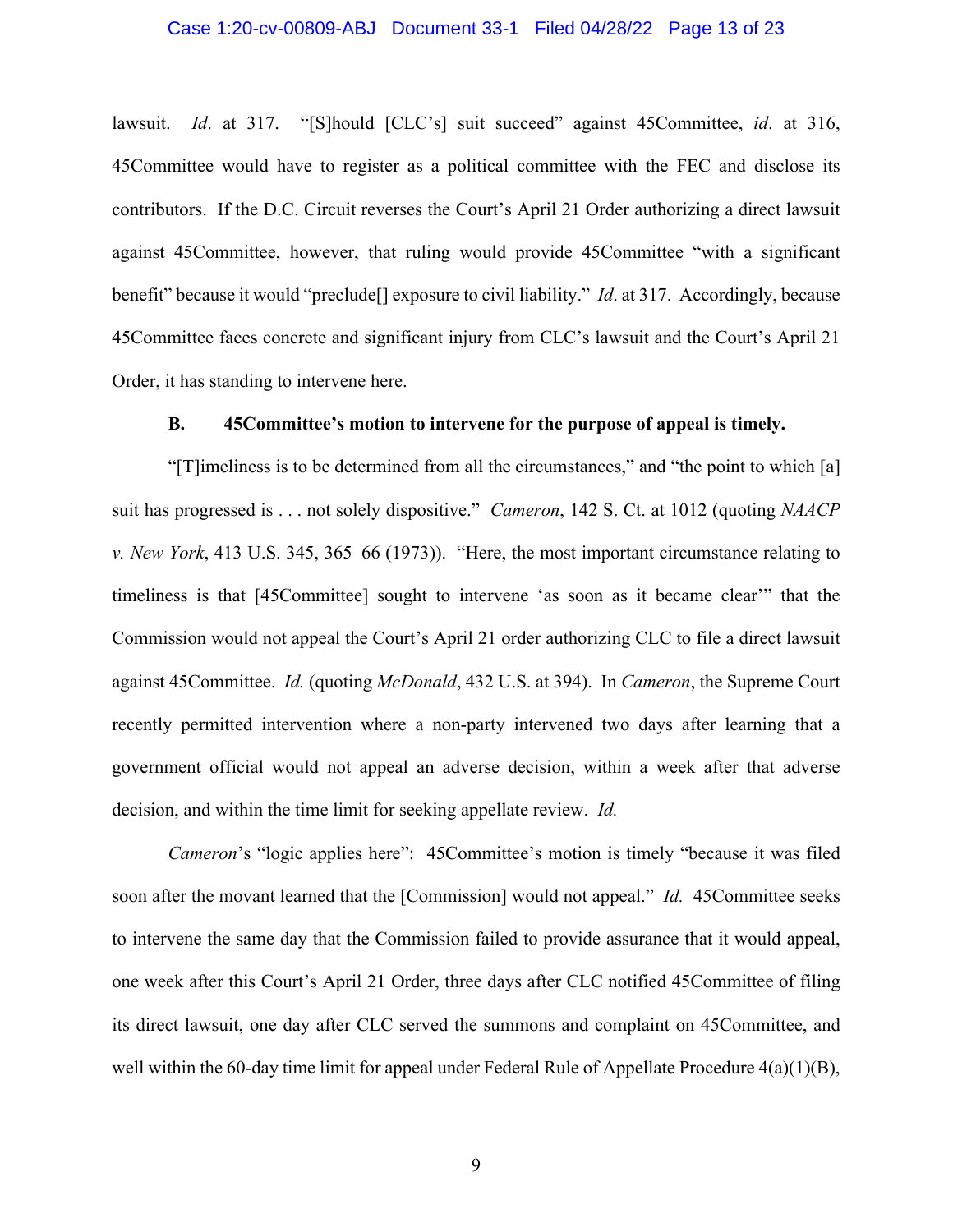#### Case 1:20-cv-00809-ABJ Document 33-1 Filed 04/28/22 Page 14 of 23

which provides that, in cases involving agencies of the United States, a notice of appeal may be filed by any party "within 60 days after entry of the judgment or order appealed from" is entered."

"Although the litigation [has] proceeded for [just over a year], that factor is not dispositive." *Cameron*, 142 S. Ct. at 1012 (authorizing intervention even after litigation had proceeded "for years" before intervention was sought). 45Committee's "need to seek intervention did not arise" until the Court's April 21 Order authorizing CLC's direct lawsuit against 45Committee—which CLC promptly filed—and the Commission's failure to provide assurance that it would appeal. *Id.* 45Committee could not have intervened for the purpose of appeal until the Court issued a final appealable order—the April 21 order authorizing CLC to sue 45Committee. "[T]he timeliness of [this] motion should be assessed in relation to that point in time." *Id.*

*Cameron* reaffirms the approach following *McDonald* whereby "courts often grant postjudgment motions to intervene where no existing party chooses to appeal the judgment of the trial court." *Acree*, 370 F.3d at 50; *see Cameron*, 142 S. Ct. at 1012; *CLC*, 334 F.R.D. at 4 (finding intervention timely where it came one month after FEC publicized decision not to defend suit). That is precisely what 45Committee has done here. *See Amarin Pharms. Ireland Ltd. v. FDA*, 139 F. Supp. 3d 437, 444 (D.D.C. 2015).

The "purpose for which intervention is sought" also weighs heavily in favor of granting intervention here. *Acree*, 370 F.3d at 49. Subject matter jurisdiction is "the first and fundamental question" that a Court must decide in every case, *Mansfield, Coldwater & Lake Mich. Ry. v. Swan*, 111 U.S. 379, 382 (1884), and a district court has an "independent obligation to assure itself of its own jurisdiction," *Acree*, 370 F.3d at 50. In *Acree*, the D.C. Circuit reversed a district court's denial of "a motion to intervene for the purpose of contesting the District Court's subject matter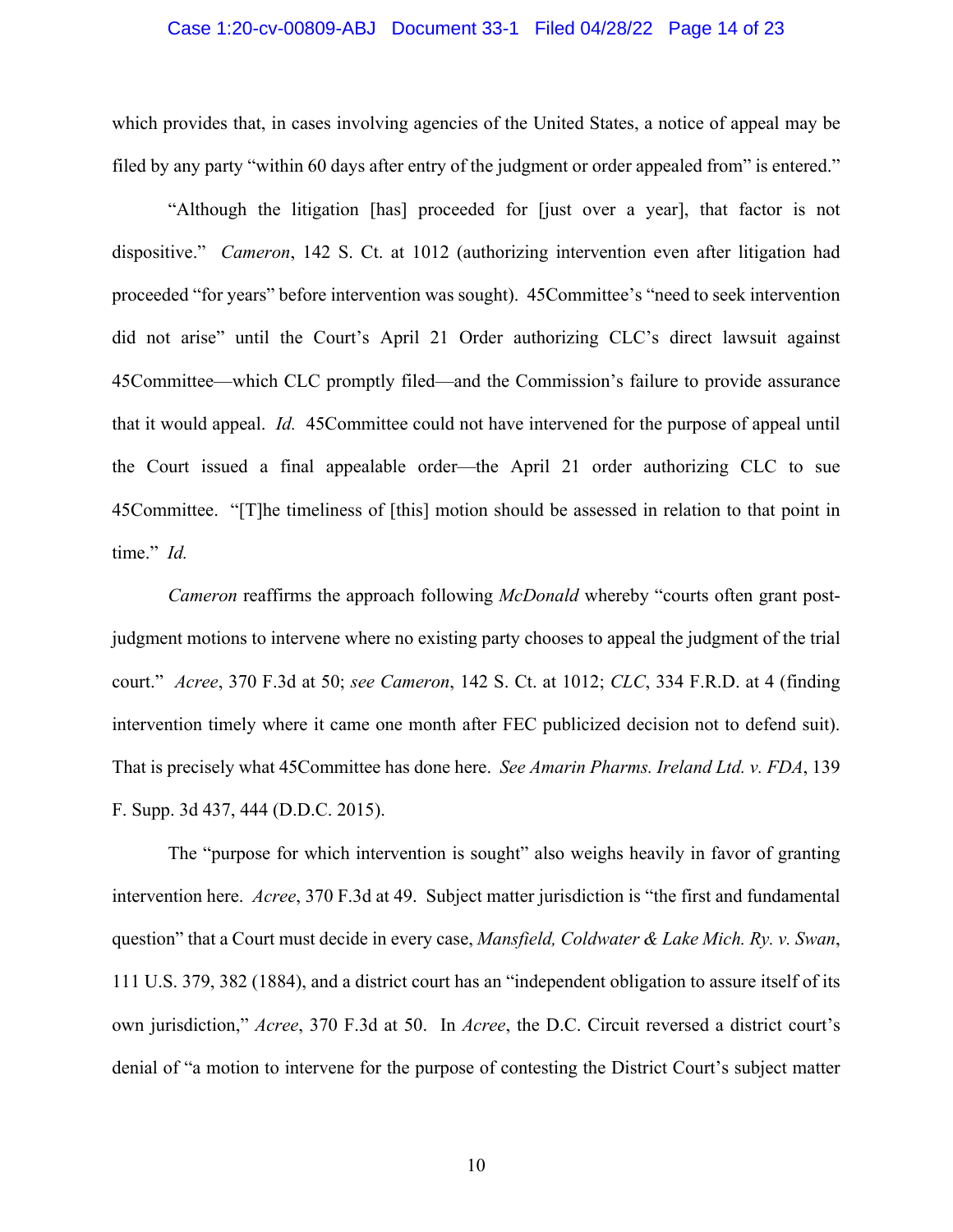#### Case 1:20-cv-00809-ABJ Document 33-1 Filed 04/28/22 Page 15 of 23

jurisdiction" as untimely, noting that "the District Court failed to weigh … the purposes for which the Government sought to intervene" because it was not "simply seeking to weigh in on the merits" but its "sole purpose in intervening was to raise a highly tenable challenge to the District Court's subject matter jurisdiction … and to preserve that issue for appellate review." *Id*. at 43, 50. Likewise here, 45Committee's purpose for intervening is to appeal the Court's April 21 order for lack of subject matter jurisdiction in light of FEC voting records showing that the Commission has acted on the administrative complaint. "The only result achieved by denial of the motion to intervene in this case" would be "the effective insulation of the District Court's exercise of jurisdiction from all appellate review." *Id.* at 50. It is hard to imagine a more important purpose for intervening than to ensure that a district court had subject matter jurisdiction to issue the underlying order, particularly in this case where the Court's April 21 Order authorized a direct lawsuit against 45Committee.

Consideration of the other factors courts consider to determine timeliness leads to the same conclusion: 45Committee's motion is timely. *See Forest Cnty. Potawatomi Cmty. v. United States*, 317 F.R.D. 6, 10 (D.D.C. 2016) (considering "(a) the time elapsed since the inception of the action, (b) the probability of prejudice to those already party to the proceedings, (c) the purpose for which intervention is sought, and (d) the need for intervention as a means for preserving the putative intervenor's rights" (citing *Karsner*, 532 F.3d at 886)).

As explained by the Supreme Court, the time-since-inception factor is "not dispositive." *Cameron*, 142 S. Ct. at 1012. That is especially true here because the FEC never announced—and has unlawfully concealed—its decision not to defend this suit, which was made in a closed-door executive session. *See* 5 U.S.C. § 552(a)(5), (a)(2)(A) (requiring the FEC to "make available for public inspection a record of the final votes of each member in every agency proceeding" and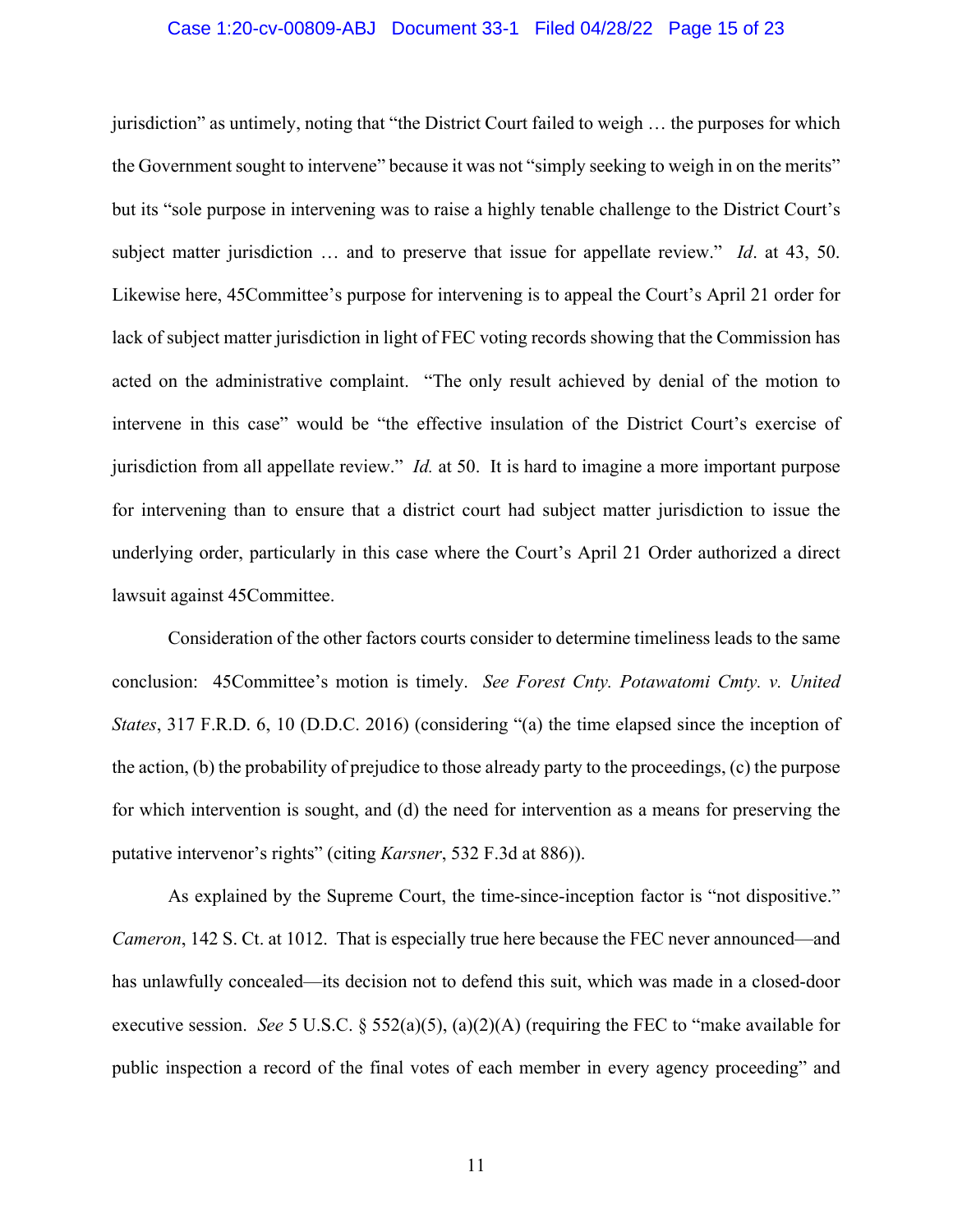#### Case 1:20-cv-00809-ABJ Document 33-1 Filed 04/28/22 Page 16 of 23

"final opinions"). It took a FOIA request for 45Committee to learn, in January 2022, that the FEC had taken agency action—resulting from a split vote—to not defend itself in this lawsuit. Amicus Br. 2–7. While the FEC never appeared in this case, it could have done so at any point, and there was no way for 45Committee to predict what the agency would do in light of its gamesmanship especially after an Article III Court granted a motion for default judgment in November 2021 and *ordered* the FEC to take action on the administrative complaint. Dkt. No. 26 (ordering the FEC to "act on the [administrative] complaint within thirty days"). Indeed, 45Committee could not have predicted that a federal agency—whose officers "are accorded a good-faith presumption that they are following the law"—would choose to flout the Court's November 8 order and continue to conceal its voting records without any lawful basis. *Swope v. DOJ*, No. 12-cv-1439, 2012 WL 12874490, at \*1 (D.D.C. Dec. 13, 2012); *see also Allied Mech. Servs., Inc. v. NLRB*, 668 F.3d 758, 770–71 (D.C. Cir. 2012) (citing cases addressing the long-settled "presumption of administrative regularity"); *Comm. on Judiciary of U.S. House of Representatives v. Miers*, 542 F.3d 909, 911 (D.C. Cir. 2008) (noting that courts "have long presumed that officials of the Executive Branch will adhere to the law as declared by the court"); *Comcast Corp. v. FCC*, 526 F.3d 763, 769 n.2 (D.C. Cir. 2008) ("We must presume an agency acts in good faith[.]").

Since learning of the official agency action not to defend, 45Committee promptly informed the Court through its amicus brief that the Commission had in fact voted on the administrative complaint. Yet at any point prior to the entry of the Court's April 21 Order, the FEC could have entered an appearance and informed the Court of its action on the administrative complaint—and disclosed the outcome of that vote (likely a deadlocked 3-3 vote). For example, even after the Court issued the November 8 order granting Plaintiff's motion for a default judgment and ordering the FEC to act within 30 days, the FEC still could have disclosed its vote before the Court granted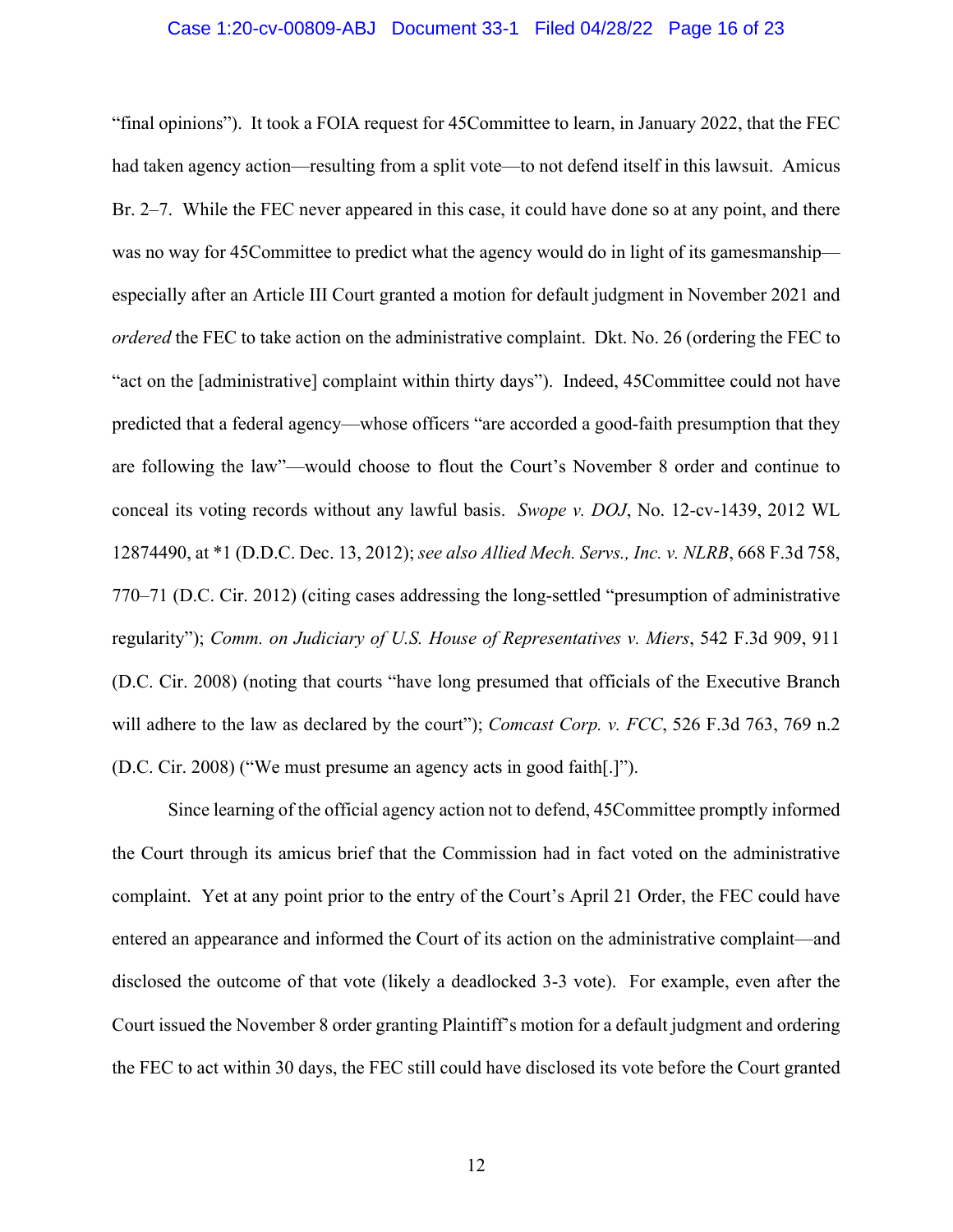#### Case 1:20-cv-00809-ABJ Document 33-1 Filed 04/28/22 Page 17 of 23

CLC's motion for an order that the FEC had failed to conform to the November 8 order—and, indeed, one would reasonably expect the FEC to do so in the face of a court order. That disclosure would have complied with the Court's November 8 order and mooted this lawsuit. Once the Court entered the April 21 Order, 45Committee promptly asked the FEC if it would appeal—and without receiving any assurance of an appeal from the FEC, 45Committee moved to intervene later the same day. *See* Exhibit 4, attached.

No party would be "unfairly prejudiced" by 45Committee's intervention for the purpose of appealing the Court's order. *McDonald*, 432 U.S. at 394. Certainly the FEC would not be prejudiced by 45Committee vindicating its decision not to take enforcement action against 45Committee based on CLC's administrative complaint. As for CLC, it should not benefit from an order that this Court lacked jurisdiction to enter. If the FEC has acted on CLC's administrative complaint, then CLC's proper remedy is against the FEC, not 45Committee. In this case, 45Committee simply seeks to stand in the shoes of the FEC on appeal, which has inexplicably appeared to defend its interests in the related FOIA litigation, but not in this litigation. 45Committee does not seek to conduct discovery or otherwise delay the proceedings in this Court, which have already concluded.<sup>2</sup> And CLC has already received the benefit of the Court's April 21 Order because it has already filed its direct lawsuit against 45Committee. *CLC*, No 22-cv-01115 (D.D.C. Apr. 22, 2022). To the extent CLC complains about the additional costs of having to defend 45Committee's appeal, "the litigation expenses rationale already has been rejected in this Circuit." *Crossroads*, 788 F.3d at 317.

 $2$  If the D.C. Circuit remands this case, 45 Committee reserves the right to participate as a party in any further proceedings in this Court.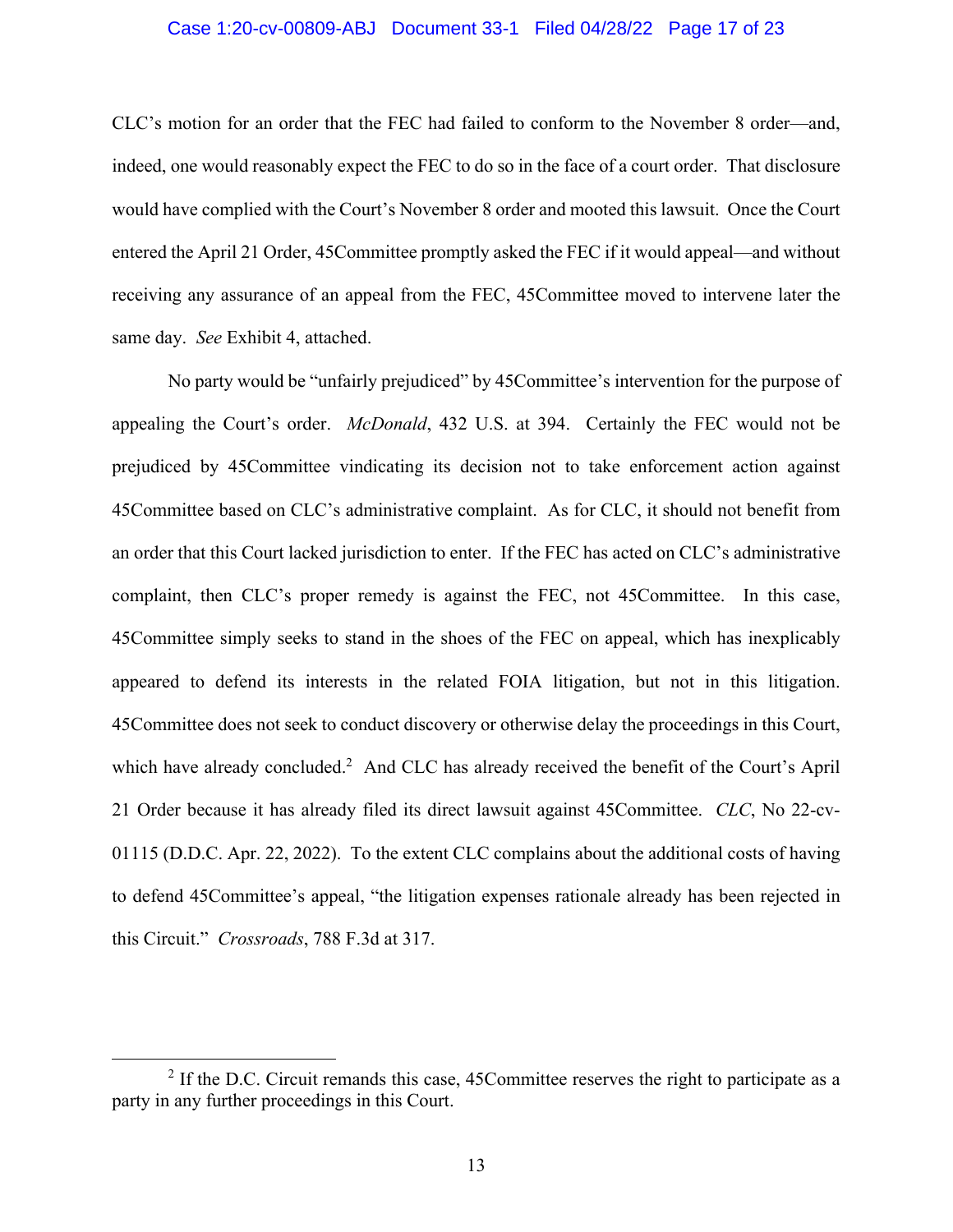#### Case 1:20-cv-00809-ABJ Document 33-1 Filed 04/28/22 Page 18 of 23

Finally, the need for intervention to preserve 45Committee's rights is without question now that it is apparent that the Commission will not appeal the April 21 Order and CLC has already filed direct suit against 45Committee. *See CLC*, 334 F.R.D. at 4–5. Nothing more is required for 45Committee to timely assert its right to intervene here.

### **C. 45Committee has a legally protected interest in this case.**

For the same reasons 45Committee has standing, it also has a legally protected interest in this litigation for purposes of intervention under Rule 24(a). The D.C. Circuit has consistently held that a finding of constitutional standing for a proposed intervenor-defendant alone establishes that the proposed intervenor has "an interest relating to the property or transaction which is the subject of the action." *Fund for Animals, Inc. v. Norton*, 322 F.3d 728, 735 (D.C. Cir. 2003) (quoting Fed. R. Civ. P. 24(a)(2)); *accord Crossroads*, 788 F.3d at 320; *Jones v. Prince George's Cnty.*, 348 F.3d 1014, 1018 (D.C. Cir. 2003). CLC's direct lawsuit confirms that 45Committee has an interest in appealing the Court's April 21 Order authorizing CLC to file that lawsuit.

#### **D. 45Committee's interests would be impeded if it is not allowed to intervene.**

If 45Committee is not allowed to intervene, its ability to protect the concrete and substantial interests identified above would be seriously impeded. Under the impediment inquiry, courts ask "as a practical matter" what are the "practical consequences" of denying intervention that may impair the putative intervenor's interest. *See* Fed. R. Civ. P. 24(a)(2); *Forest Cnty. Potawatomi Cmty*, 317 F.R.D. at 10–11 (quoting *Fund for Animals, Inc.*, 322 F.3d at 735).

Now that CLC has obtained a declaration that the Commission's actions were contrary to law and authorization to file a separate action, that relief makes 45Committee's task of reestablishing the status quo—non-prosecution for alleged violations of the FECA—more difficult and burdensome to achieve. That fact alone satisfies this factor under Rule 24(a). *Fund for*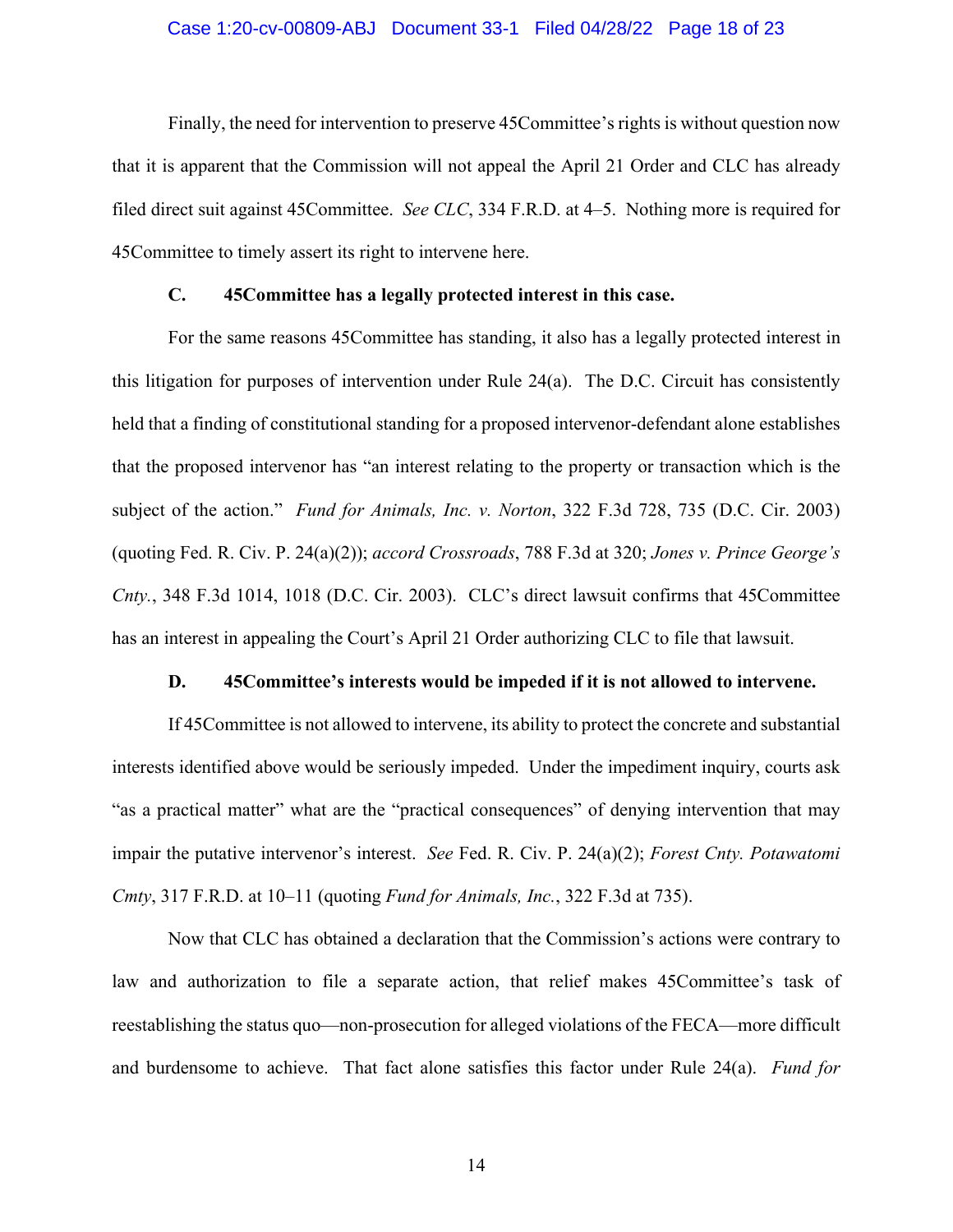*Animals, Inc.*, 322 F.3d at 735 ("there is no question that the task of reestablishing the status quo if the [plaintiff] succeeds in this case will be difficult and burdensome."); *see CLC*, 334 F.R.D. at 4–5.

Moreover, 45Committee's interests will be impaired if it is unable to appeal the Court's April 21 order authorizing CLC's direct lawsuit against 45Committee. If 45Committee is not allowed to intervene, the April 2021 Order will not be appealed. CLC's direct lawsuit against 45Committee will proceed after the Court issued an order without subject matter jurisdiction on the incorrect premise that the FEC never acted on the administrative complaint. 45Committee's interests would be seriously impaired if the Court issues an adverse judgment in CLC's direct lawsuit requiring 45Committee to register as a political committee. 45Committee will never have a better opportunity than now to protect the substantial benefits afforded by the status quo—the legal protection afforded by the Commission's failure to obtain four affirmative votes to take enforcement action against 45Committee, the resulting lack of lawful authorization for a separate civil action against 45Committee, and the functional equivalent of dismissal of the administrative complaint. Because the April 21 Order impedes 45Committee's ability to protect its interests, this Court should grant leave to intervene as a matter of right.

### **E. The FEC cannot adequately represent 45Committee's interests on appeal.**

There is no question that the FEC cannot adequately represent 45Committee's interests on appeal. The D.C. Circuit characterized the requirement that no party to the action be an adequate representative of the movant's interests as "not onerous," and reasoned "a movant 'ordinarily should be allowed to intervene unless it is clear that the [original] party will provide adequate representation.'" *Crossroads*, 788 F.3d at 321; *see CLC*, 334 F.R.D. at 6 ("[T]here can be no question that a defaulting defendant will not adequately represent [intervenor's] interests.").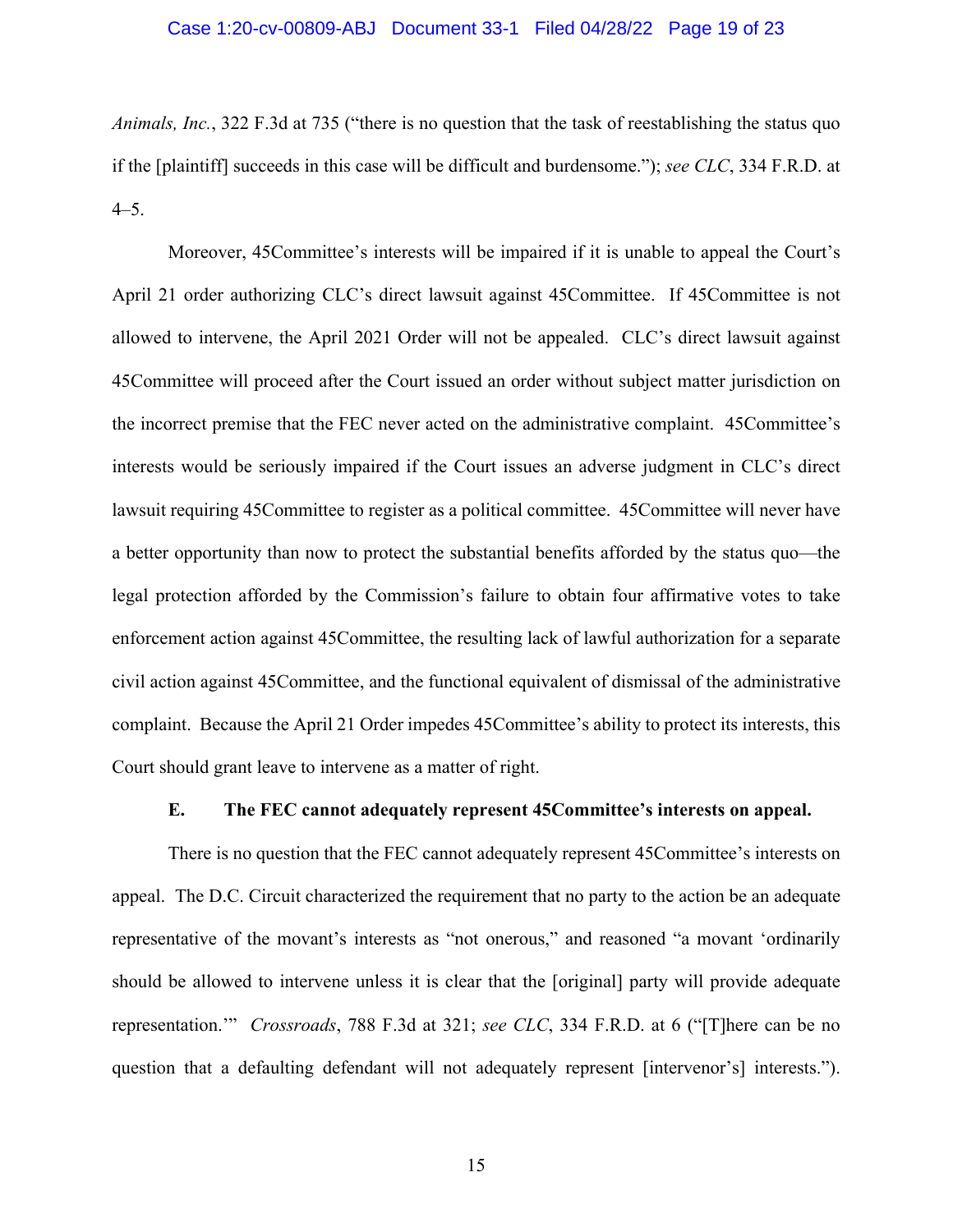#### Case 1:20-cv-00809-ABJ Document 33-1 Filed 04/28/22 Page 20 of 23

*Accord Dimond v. District of Columbia*, 792 F.2d 179, 192 (D.C. Cir. 1986) (proposed intervenor "need only show that representation of [its] interest 'may be' inadequate, not that representation will in fact be inadequate."). Commission representation is inadequate for at least three reasons: (1) the FEC has been unlawfully concealing its voting records from the Plaintiff, the Court, and 45Committee in a ruse to prompt a court to enforce FECA against 45Committee; (2) the Commission is not likely to appeal the April 21 Order; and (3) the Commission is a regulatory agency in a position to regulate and sanction 45Committee—a dynamic that precludes a finding of adequate representation under Rule 24(a).

To begin, the FEC has been unlawfully concealing its votes on CLC's administrative complaint against 45Committee to frustrate 45Committee's ability to defend its interests. As a defendant in 45Committee's FOIA lawsuit, the FEC is now actively seeking to withhold its voting records without any lawful basis. If the FEC would reveal those voting records, they would likely show that the Commission deadlocked—*i.e.*, that four Commissioners did not vote to initiate an enforcement action against 45Committee. Such action on CLC's administrative complaint would mean that this lawsuit is moot. But some commissioners have chosen to conceal those records so that CLC can proceed directly against 45Committee so a court can enforce FECA even though a majority of Commissioners did not choose to enforce. Goldmacher, *Democrats' Improbable New F.E.C. Strategy*, *supra*. Under these circumstances, the FEC is not representing 45Committee's interests—it is actively opposed to 45Committee's interests.

Moreover, the FEC is unlikely to appeal the Court's April 21 Order unless the composition of the Commission changes and another vote is held. Because the FEC is currently the only party with standing to appeal the Court's April 21 Order, but is unlikely to do so, 45Committee is the only other interested party with standing to appeal. The FEC, of course, cannot adequately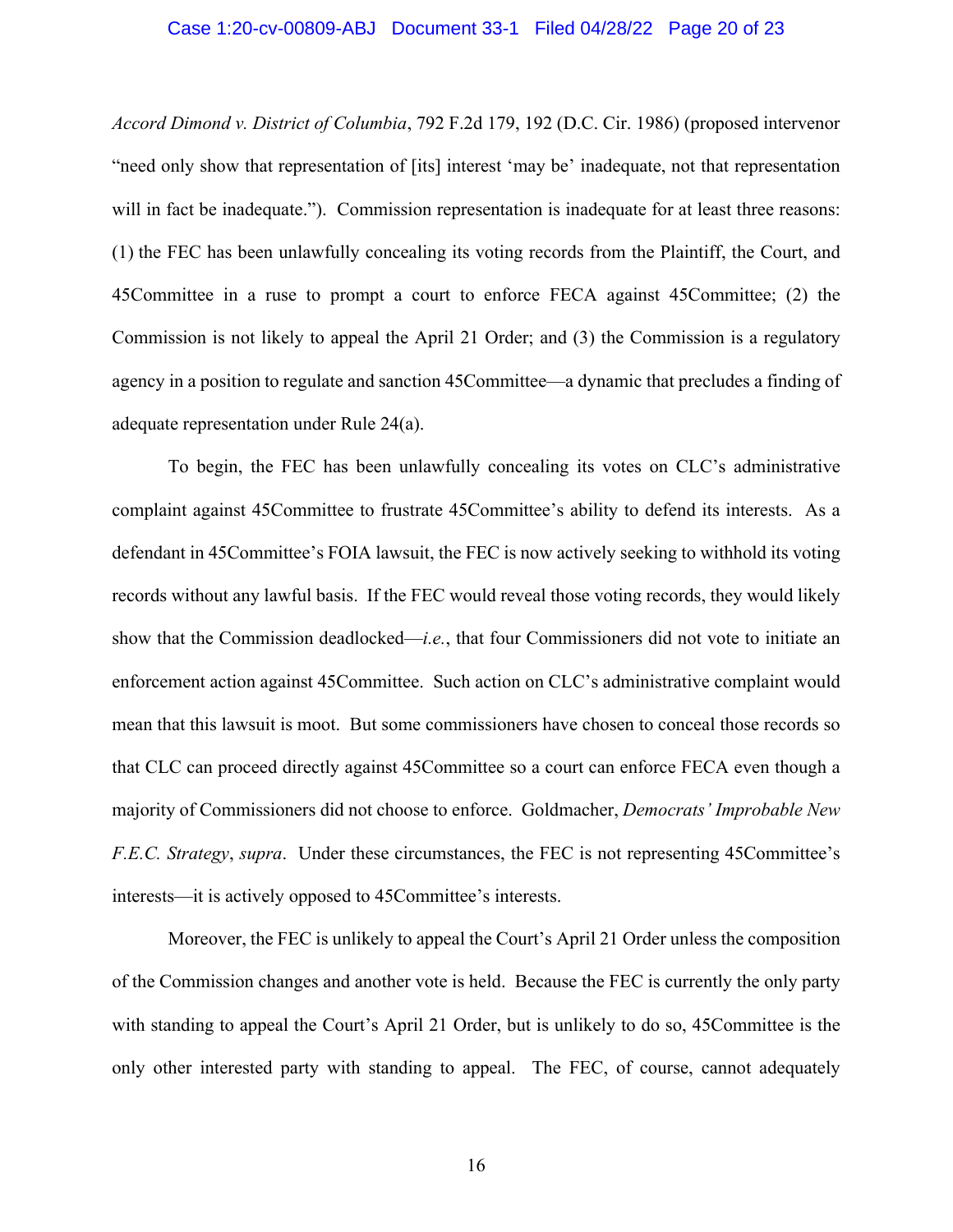#### Case 1:20-cv-00809-ABJ Document 33-1 Filed 04/28/22 Page 21 of 23

represent 45Committee on appeal if the Commission continues not to appear or defend this lawsuit in any way. Allowing 45Committee to intervene for the purpose of appeal enables it to defend its own interests and ensures a full and adversarial presentation of the jurisdictional issues before the D.C. Circuit by parties with a real stake in this litigation. Indeed, Judge Boasberg permitted intervention in similar circumstances in a case involving the same Plaintiff and the Defendant. *CLC*, 334 F.R.D. at 6 (discussing the effect of the Commission's default in action commenced by Plaintiff against the Commission and granting intervention). This Court should allow intervention as well.

Finally, the Commission is ill-suited to represent 45Committee's interests because 45Committee remains subject to FEC regulation. The D.C. Circuit has expressed skepticism of "government entities serving as adequate advocates for private parties," and, in particular, of the Commission serving as an adequate advocate for entities such as 45Committee, which fall under the regulatory umbrella of the Commission. *Crossroads*, 788 F.3d at 321. That dynamic alone satisfies 45Committee's burden to show that the Commission will not adequately represent its interests at the appellate stage of this suit.

#### **II. Alternatively, the Court should grant 45Committee discretionary intervention.**

Under Rule 24(b), a district court has broad discretion to allow intervention if (1) the proposed intervenor's claim or defense "shares with the main action a common question of law or fact," and (2) intervention will not "unduly delay or prejudice the adjudication of the original parties' rights." Fed. R. Civ. P. 24(b). 45Committee easily meets these criteria.

45Committee's proposed defenses, set forth in the corresponding proposed answer, include questions of law and fact in common with the claims set forth in CLC's complaint. And for the reasons described above, 45Committee's intervention will not unduly delay or prejudice the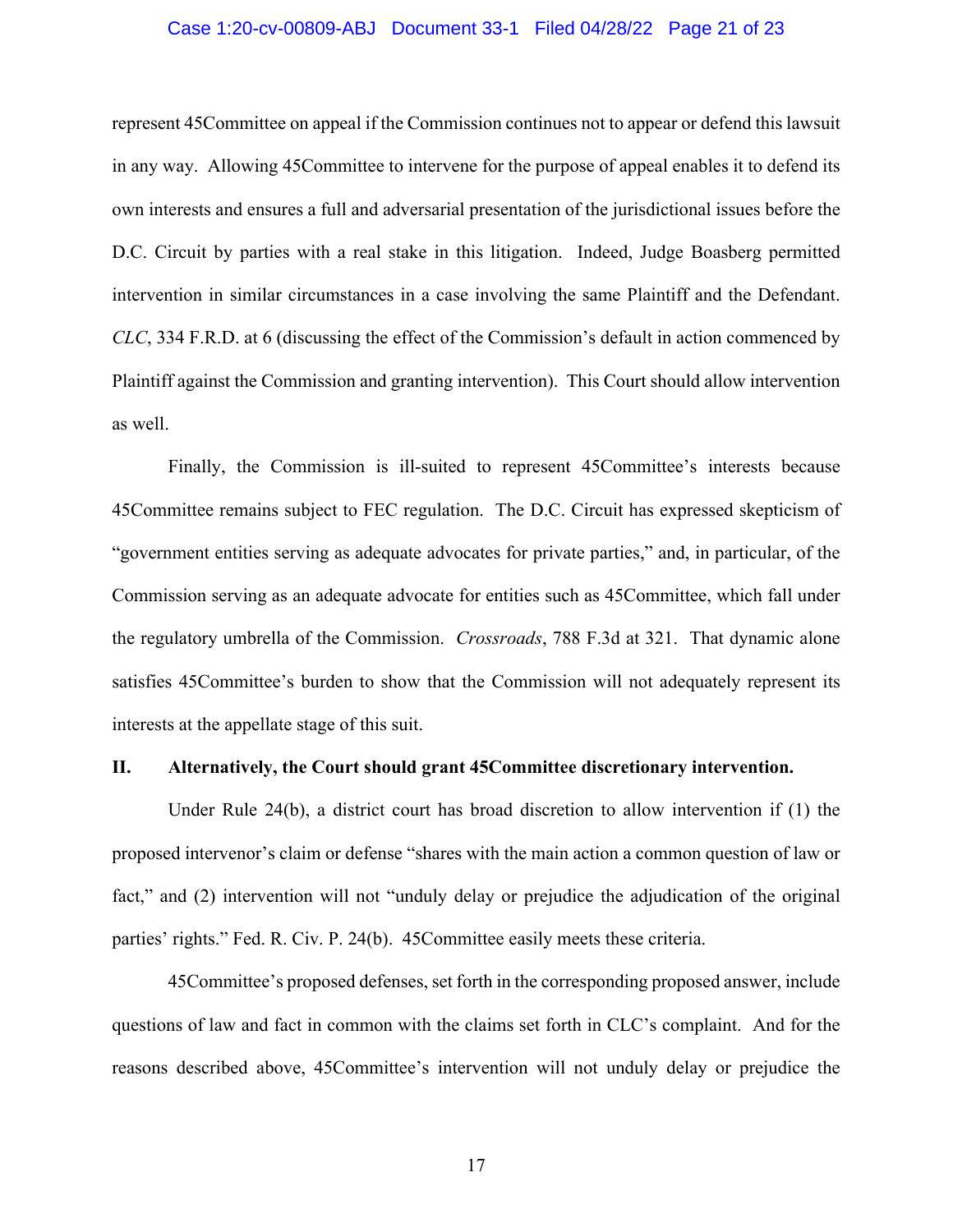adjudication of the rights of the CLC or the FEC. *See CLC*, 334 F.R.D. at 6 (alternatively granting permissive intervention for similar reasons). In these circumstances, it would be an abuse of the Court's discretion to deny 45Committee the ability to defend its interests on appeal when the FEC almost certainly will not.

### **CONCLUSION**

45Committee respectfully requests that the Court grant its motion to intervene as a matter of right under Rule 24(a)(2) or, in the alternative, allow intervention under Rule 24(b), for the purpose of appealing the Court's subject matter jurisdiction to issue the April 21 Order.

Respectfully submitted, on April 28, 2022.

/s/ *Brett A. Shumate* 

Brett A. Shumate (D.C. Bar No. 974673) Eric J. Snyder (D.C. Bar No. 1001610) E. Stewart Crosland (D.C. Bar No. 1005353) JONES DAY 51 Louisiana Avenue, N.W. Washington, D.C. 20001 Telephone: (202) 879-3939 Facsimile: (202) 626-1700

*Attorneys for Proposed Intervenor-Defendant*